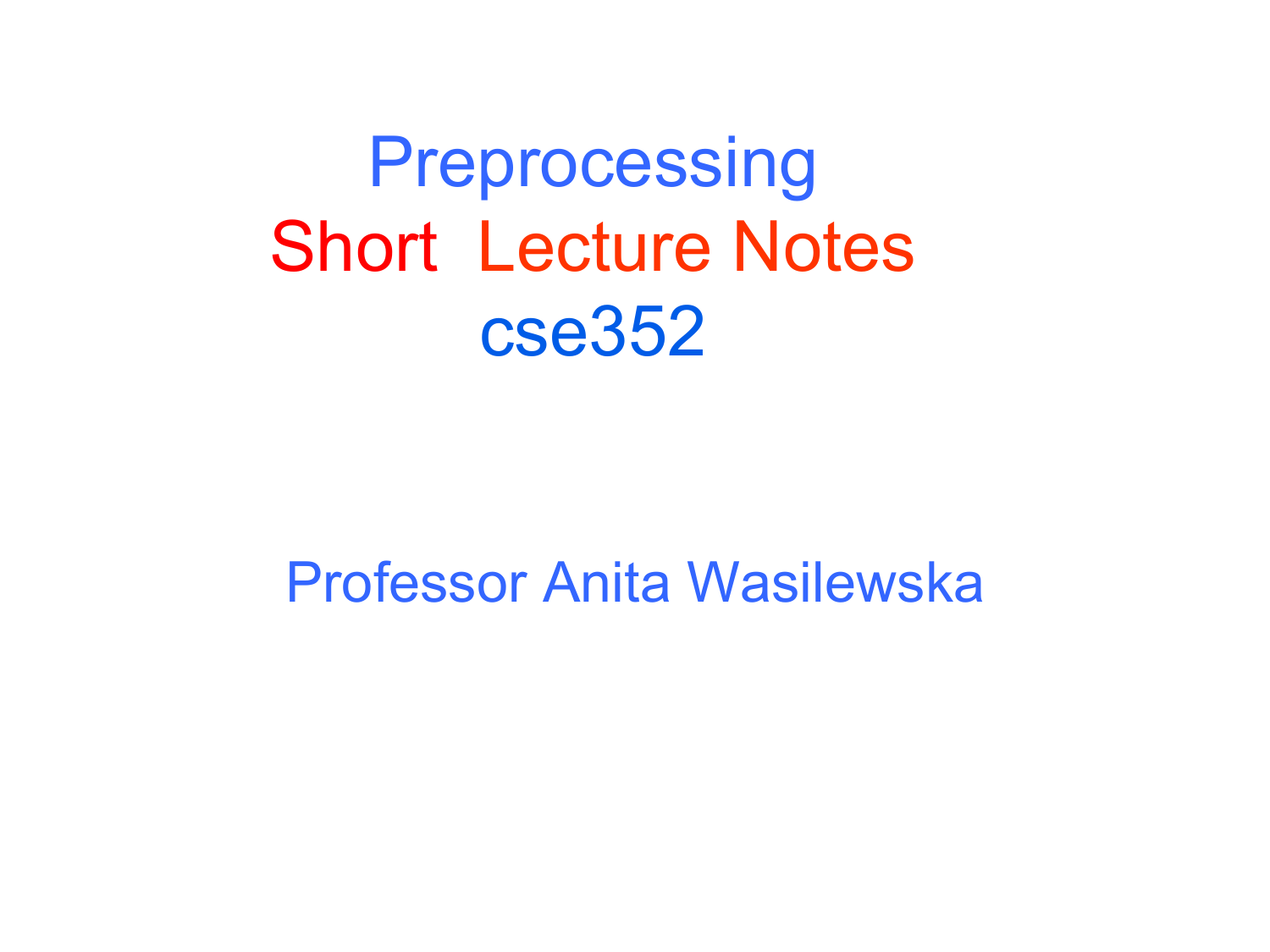# Data Preprocessing

- Why preprocess the data?
- Data cleaning
- Data integration and transformation
- Data reduction
- Discretization and concept hierarchy generation
- Summary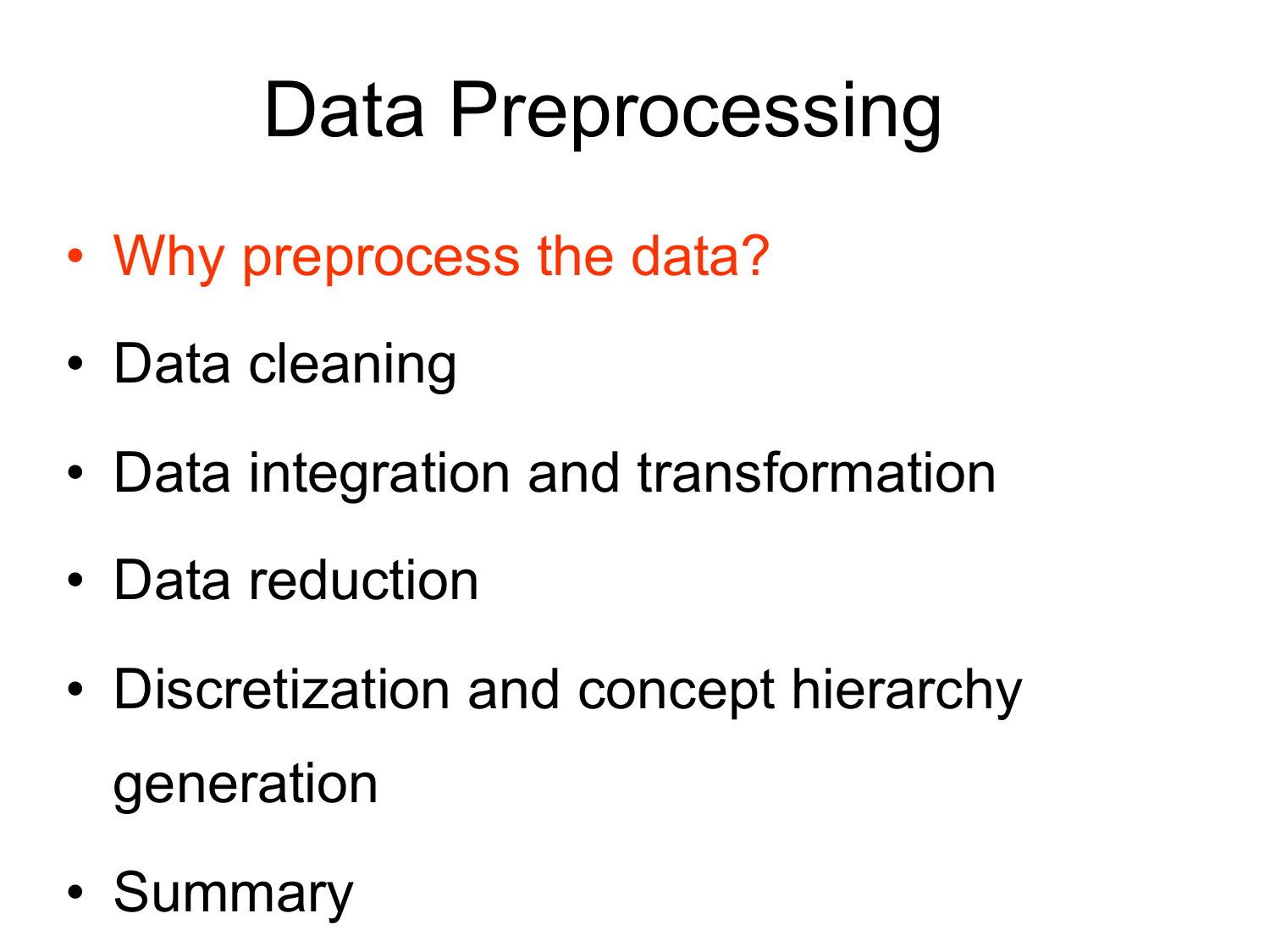# TYPES OF DATA (1)

• Generally we distinguish:

Quantitative Data

Qualitative Data

- Bivaluated: attributes have only two values -often very useful
- Remember: Null Values are not applicable
- Missing data usually not acceptable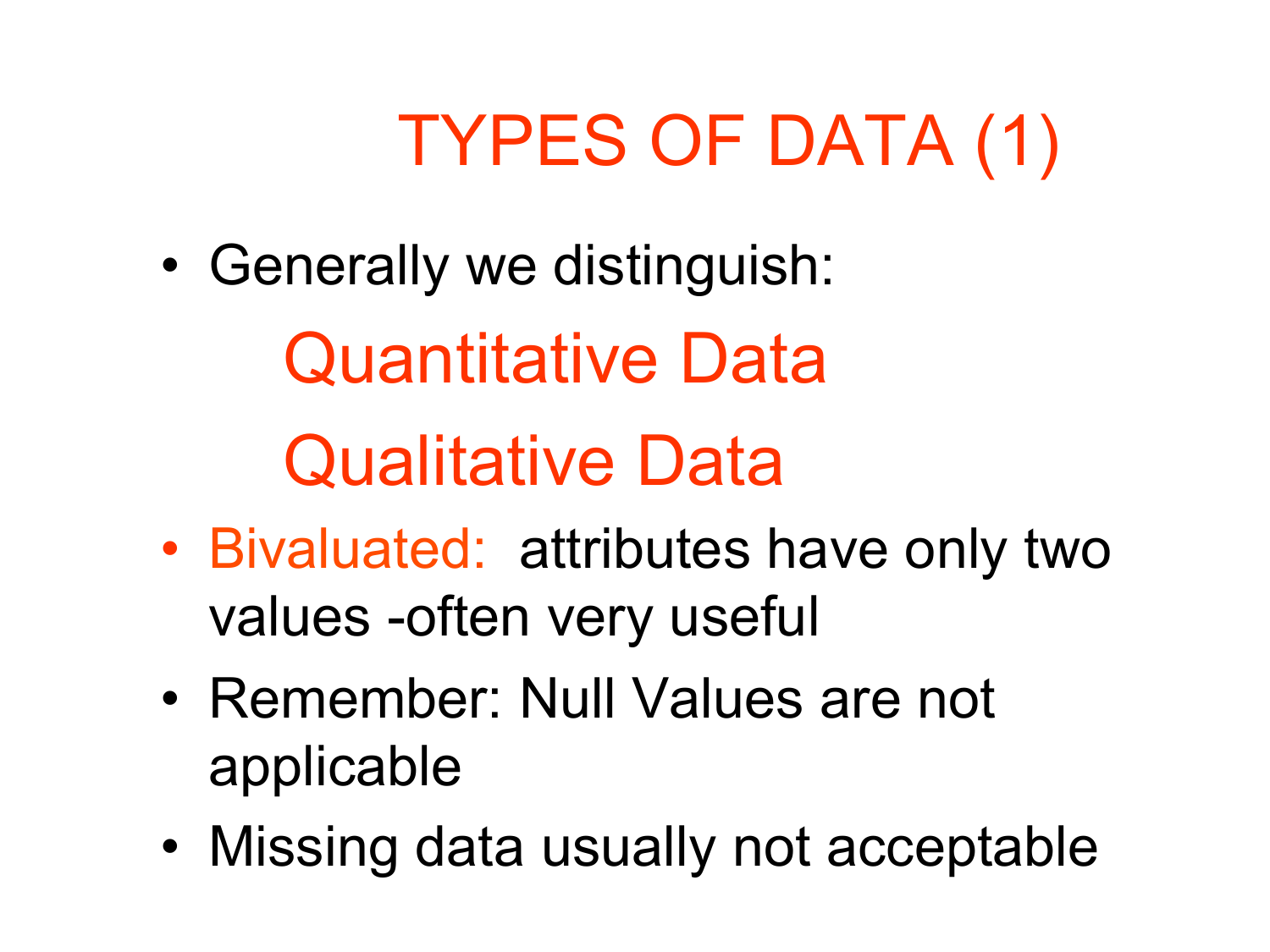# Why Data Preprocessing?

• Data in the real world is dirty

 **incomplete:** lacking attribute values, lacking certain attributes of interest, or containing only aggregate data

**noisy:** containing errors or outliers

 **inconsistent:** containing discrepancies in codes or names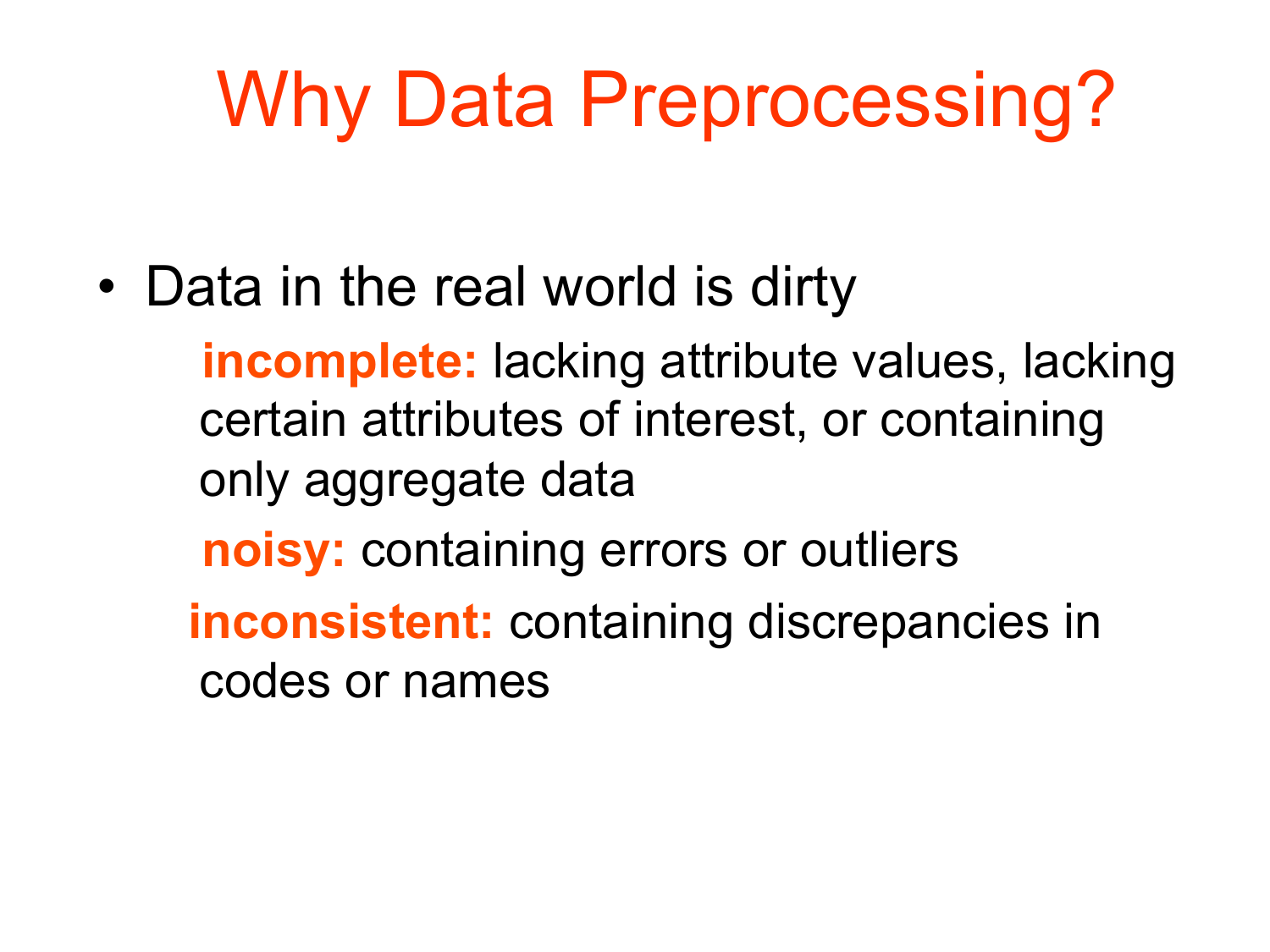# Why Data Preprocessing?

• No quality data, no quality results!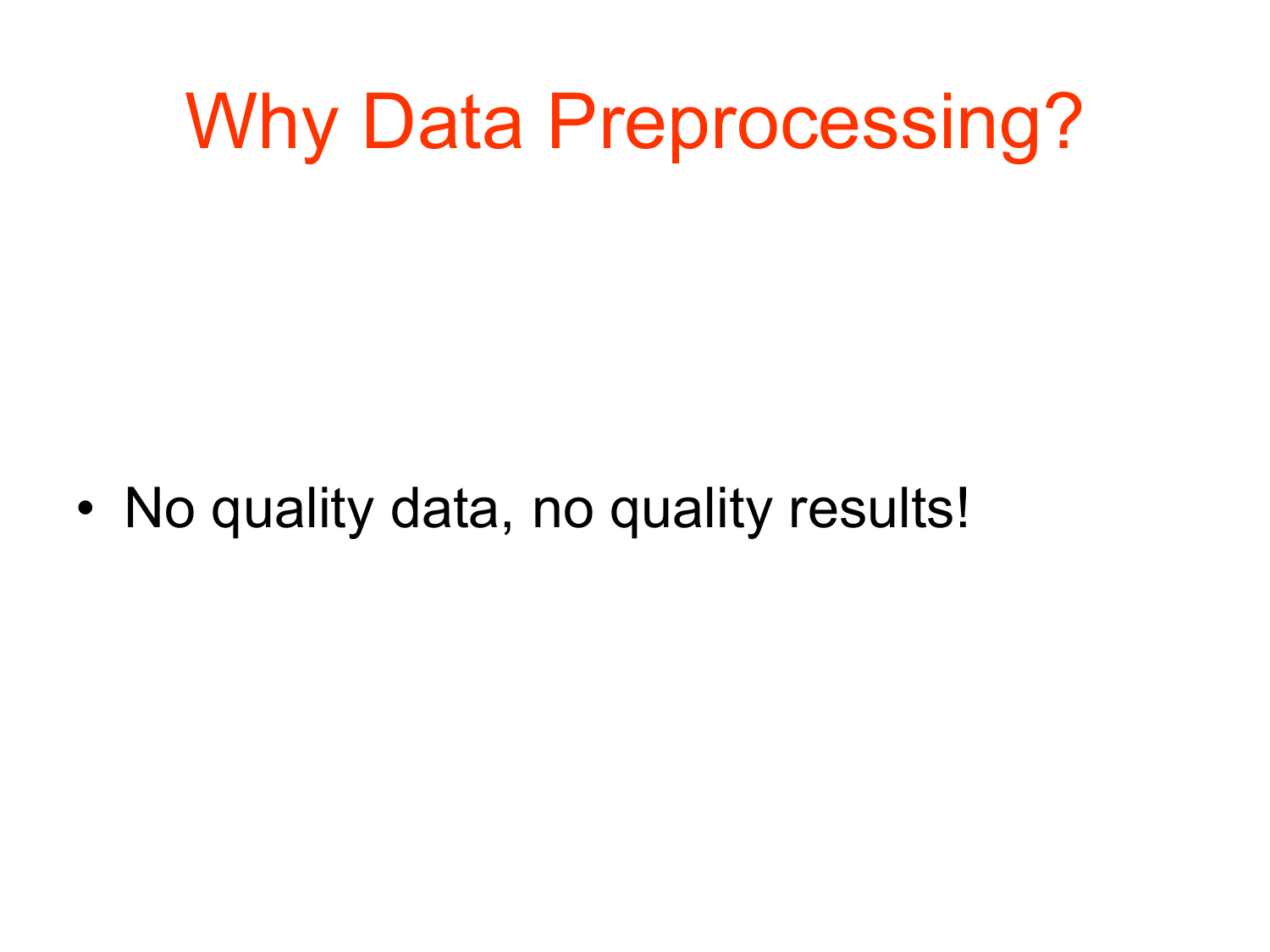# Data Quality

- A well-accepted multidimensional view of **data quality**:
	- Accuracy
	- Completeness
	- Consistency
	- Timeliness
	- Believability
	- Interpretability
	- Accessibility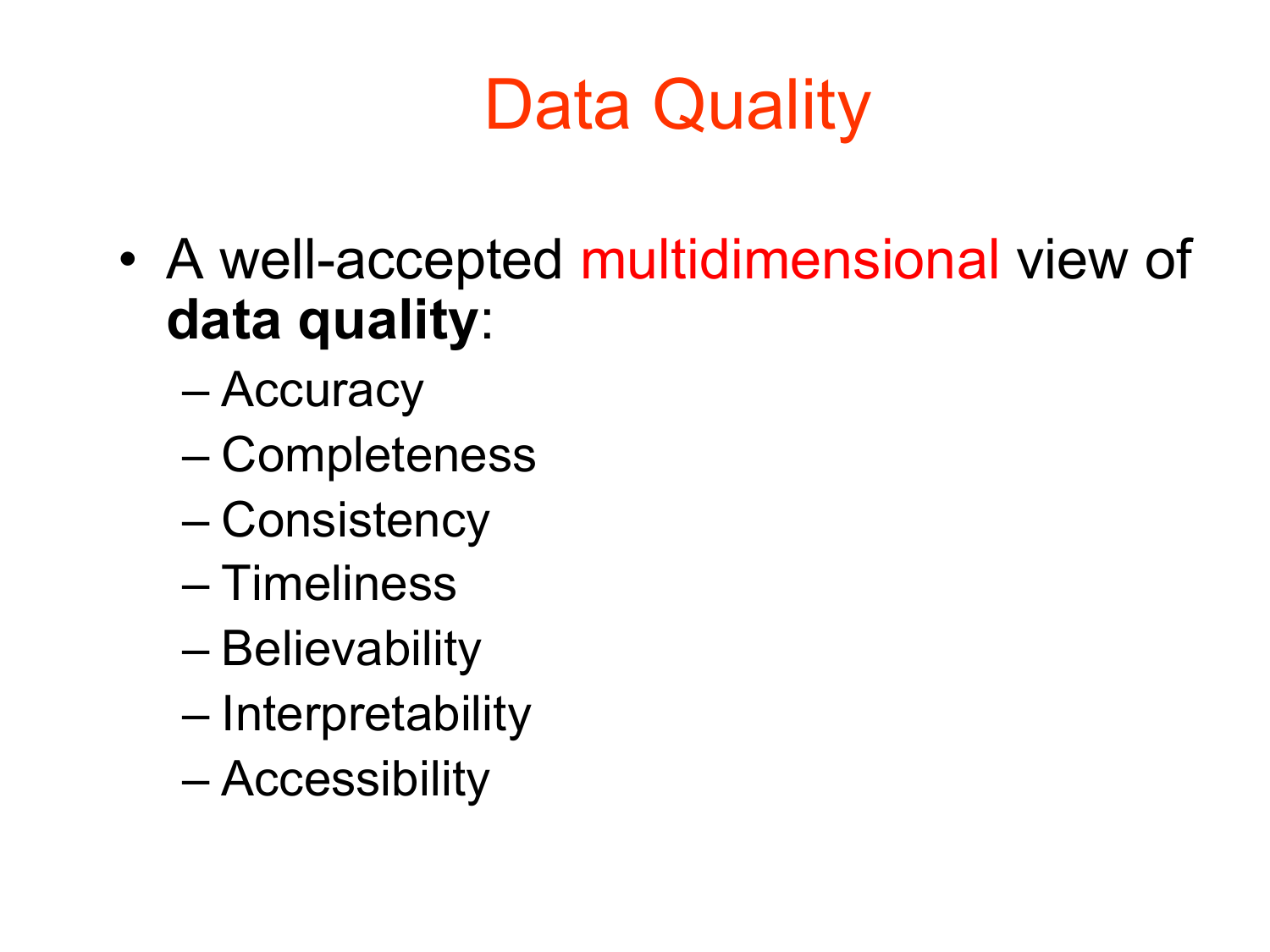## Major Tasks in Data Preprocessing

- Data cleaning
	- Fill in missing values, smooth noisy data, identify or remove outliers, and resolve inconsistencies
- Data integration (if needed)
	- Integration of multiple databases, data cubes, or files
- Data transformation

– Normalization and aggregation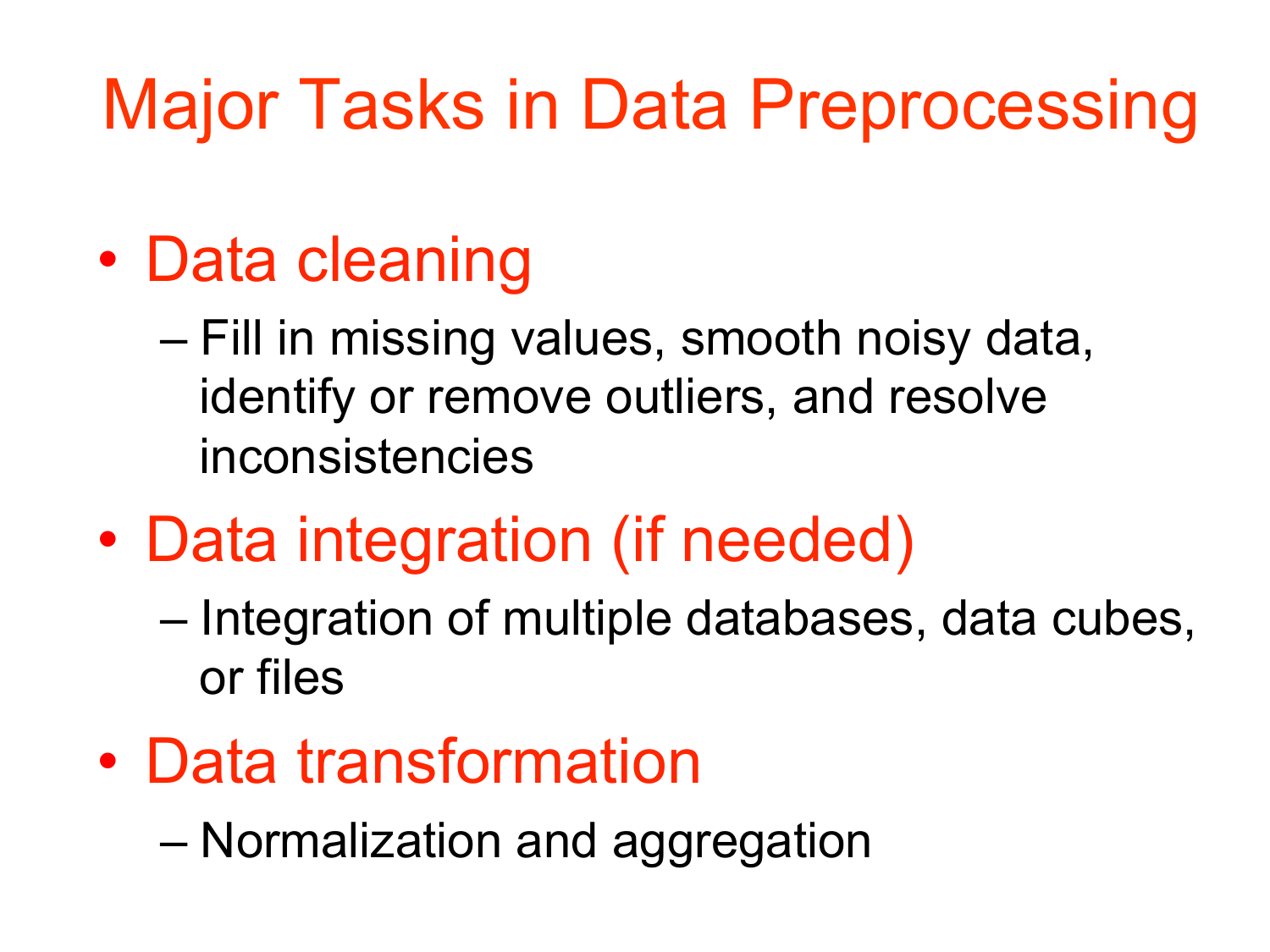## Major Tasks in Data Preprocessing

- Data reduction
	- Obtains reduced representation in volume but produces the same or similar analytical results
- Data discretization
	- particular importance for numerical data;
	- **reduces the number of values of attributes**
	- Often transform quantitative data into qualitative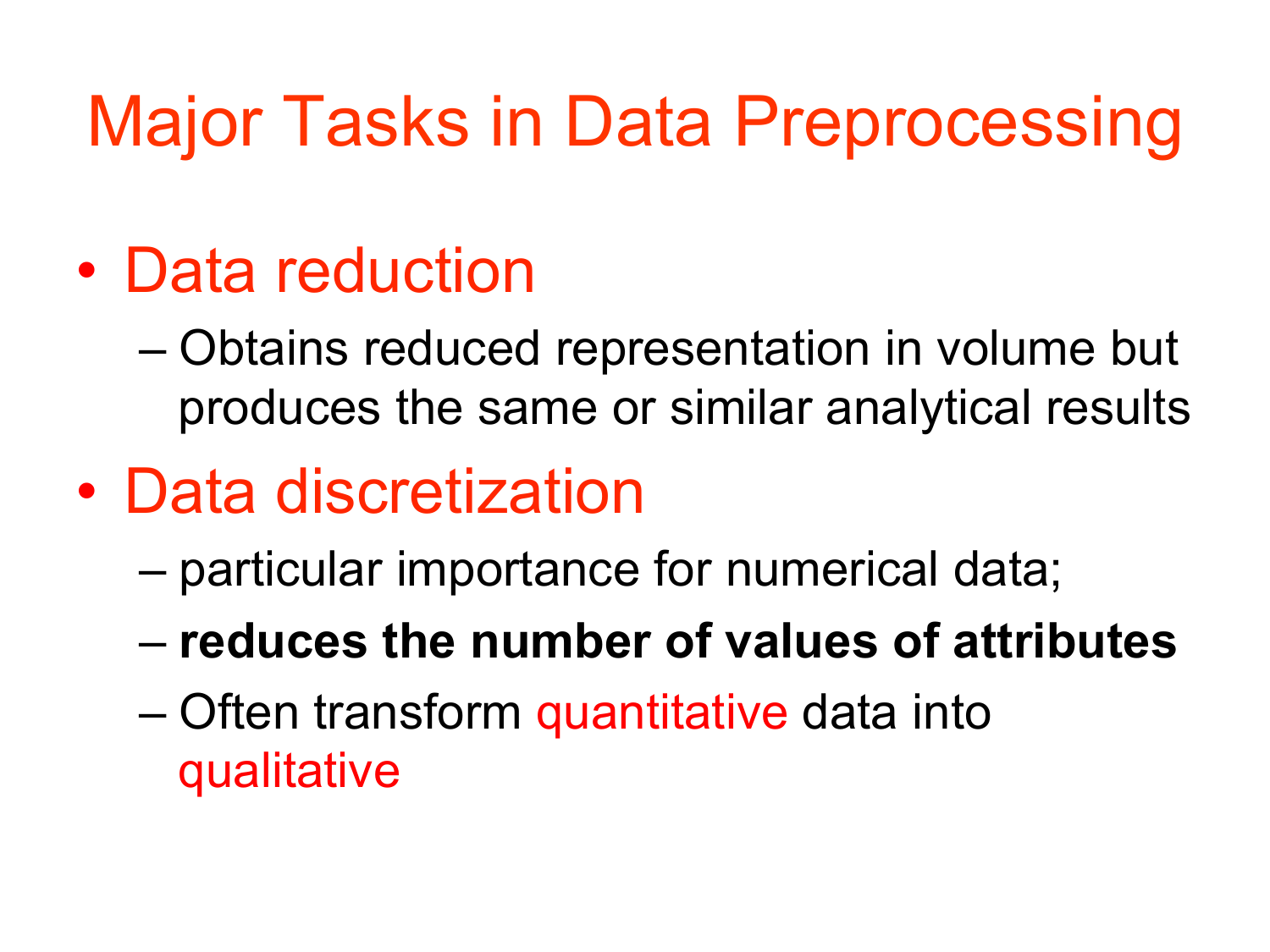### Forms of data preprocessing

Data Cleaning



Data Transformation

 $-2, 32, 100, 59, 48$ 

 $-0.02, 0.32, 1.00, 0.59, 0.48$ 



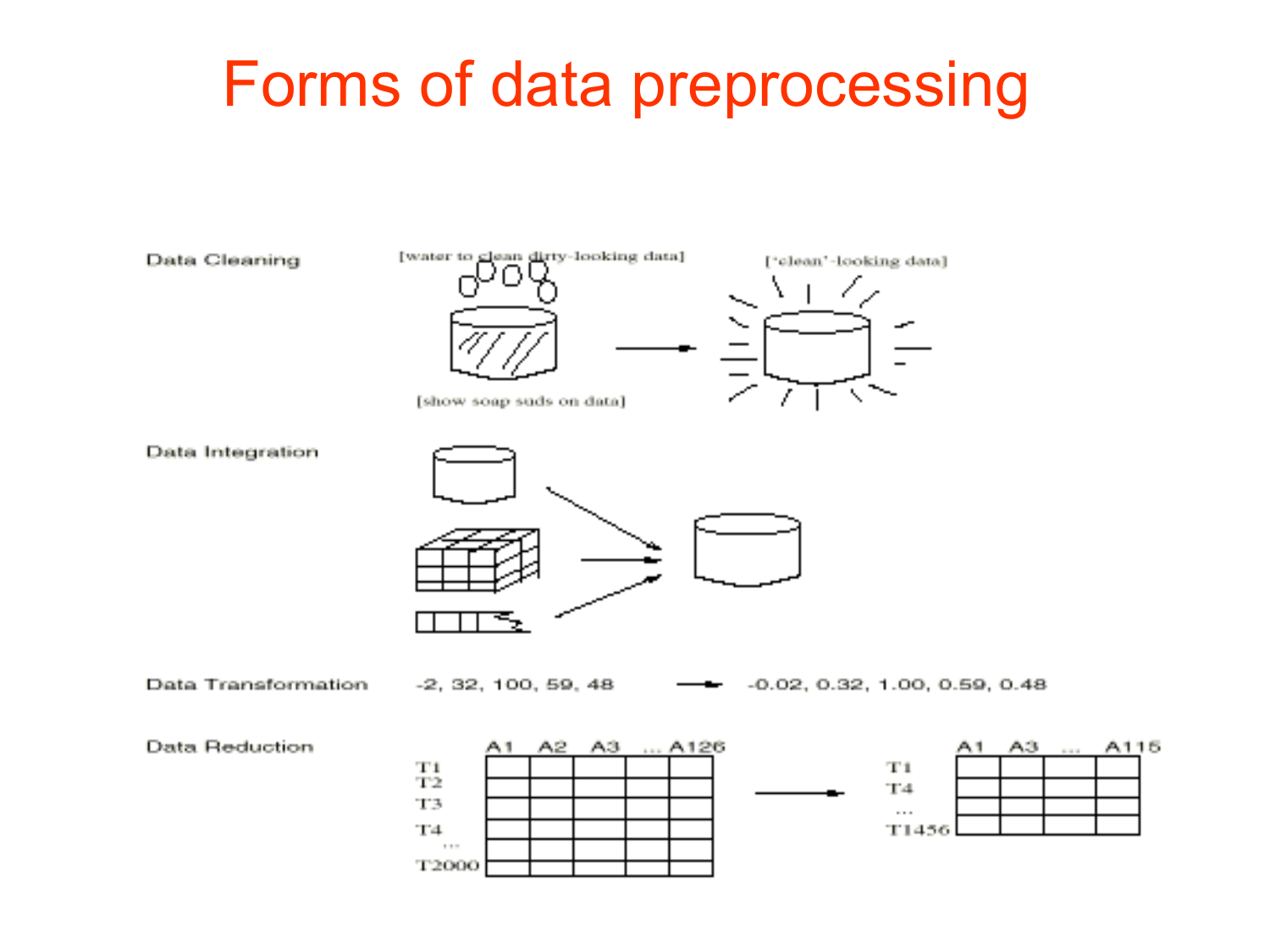# Data Cleaning

- **Data cleaning tasks** 
	- –Fill in missing values
	- Identify outliers and **smooth** out noisy data
	- Correct inconsistent data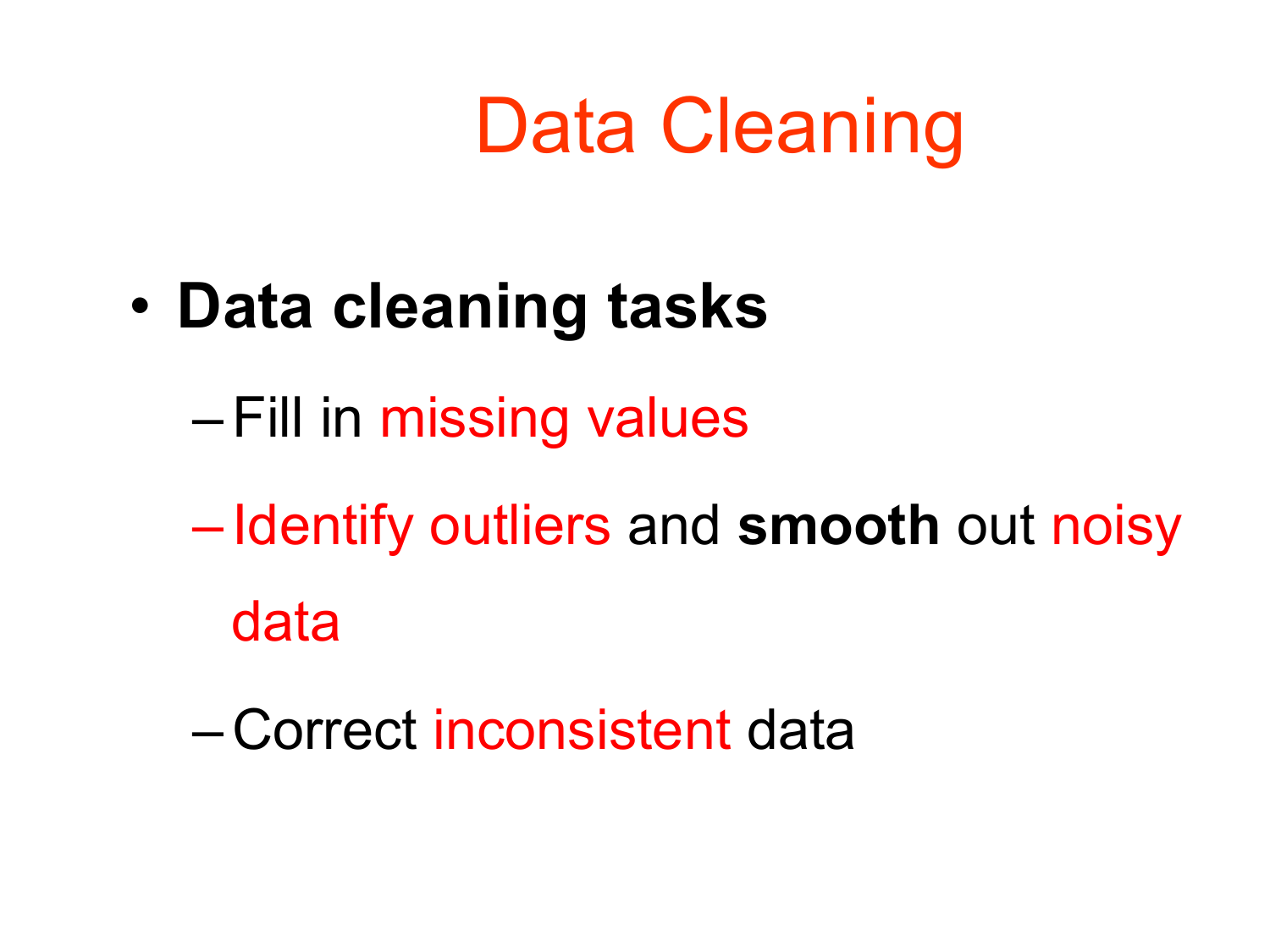# Missing Data

- **Data is not always available**
- Missing data may be due to
	- equipment malfunction
	- inconsistent with other recorded data and thus deleted
	- data not entered due to misunderstanding
	- certain data may not be considered important at the time of entry
	- not register history or changes of the data
- Missing data may need to be inferred.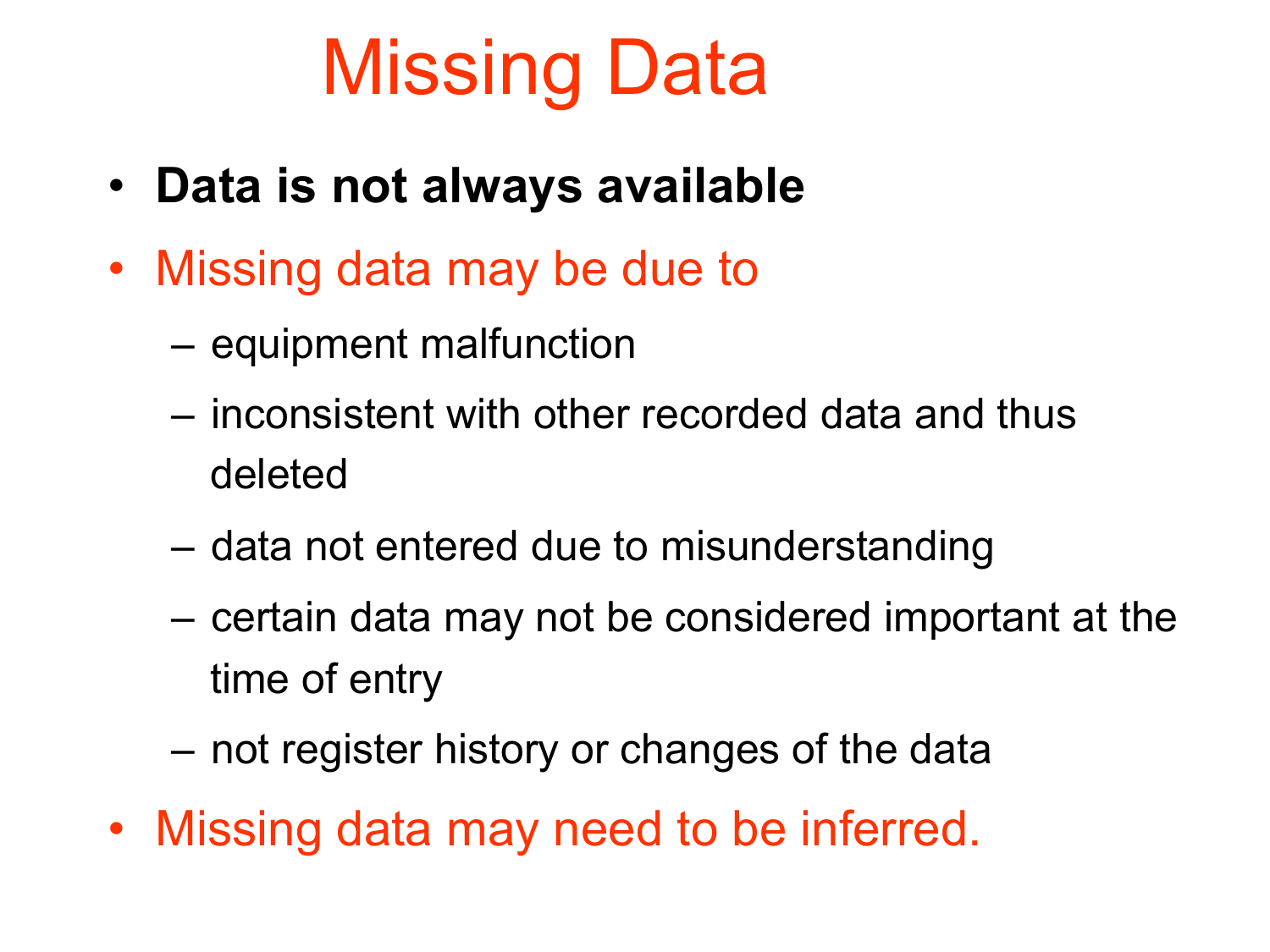# How to Handle Missing Data?

- **Ignore** the tuple (record) : usually done when class label (a value of the classification attribute) is missing (assuming the tasks in classification)
- It is not effective when the percentage of missing values per attribute varies considerably.
- **Fill in** the missing value manually: tedious + often infeasible
- **Fill in** the missing value automatically (methods to follow)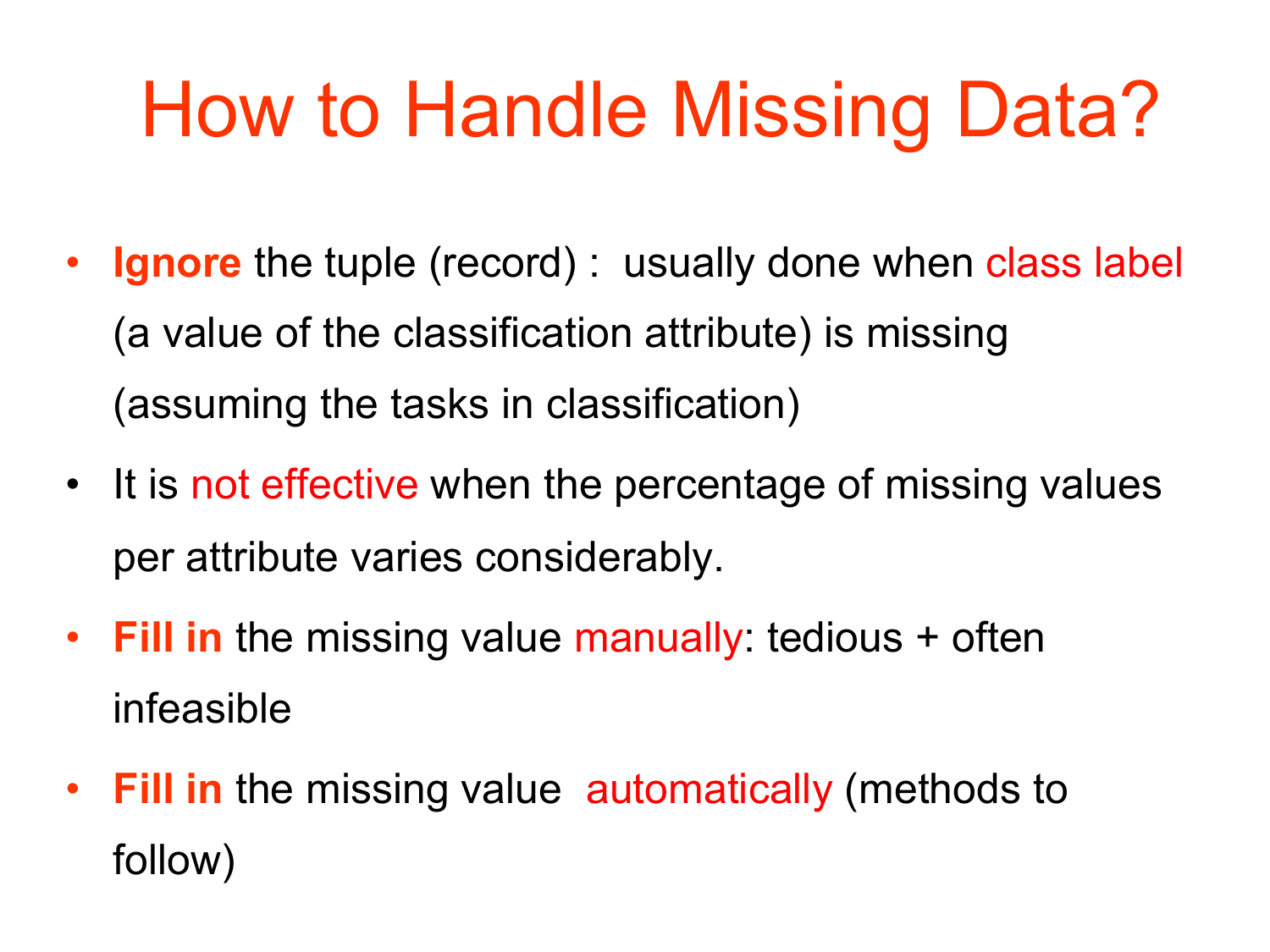## Fill in Missing Data

Use a global constant to fill in the missing value (not efficient, often incorrect or in our case **not acceptable**)

- **Use the attribute values mean** to fill in the missing value
- **In case of the classification:** use the attribute values mean for all **samples belonging to the same class** to fill in the missing value:
- **Use the most probable value** to fill in the missing value
- **In case of the classification:** use the most probable value for all **samples belonging to the same class**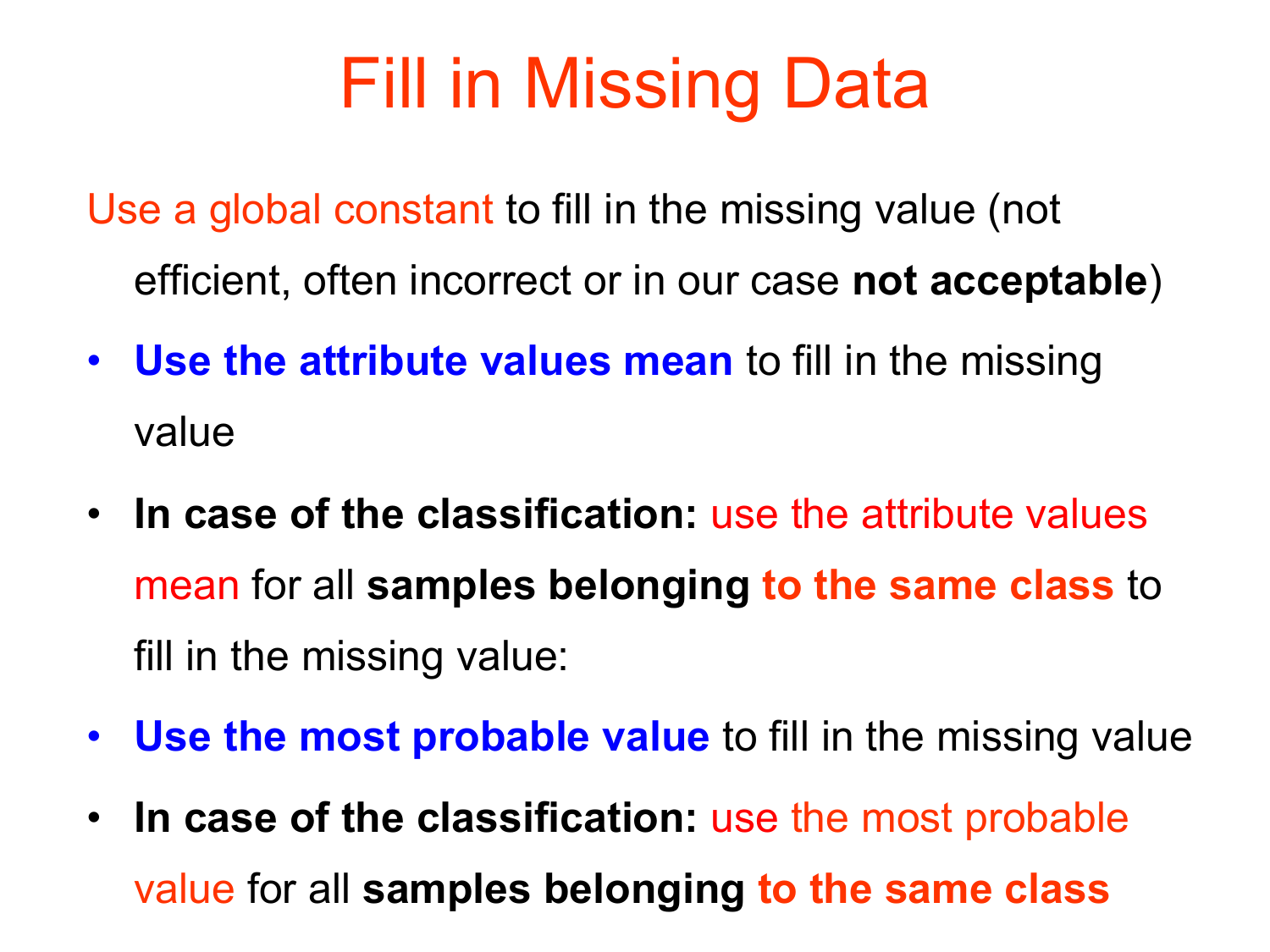# Noisy Data

- Noise: random error or variance in a measured variable (numeric attribute value)
- Incorrect attribute values may due to faulty data collection instruments, data entry problems, data transmission problems,
	- technology limitation,
	- inconsistency in naming convention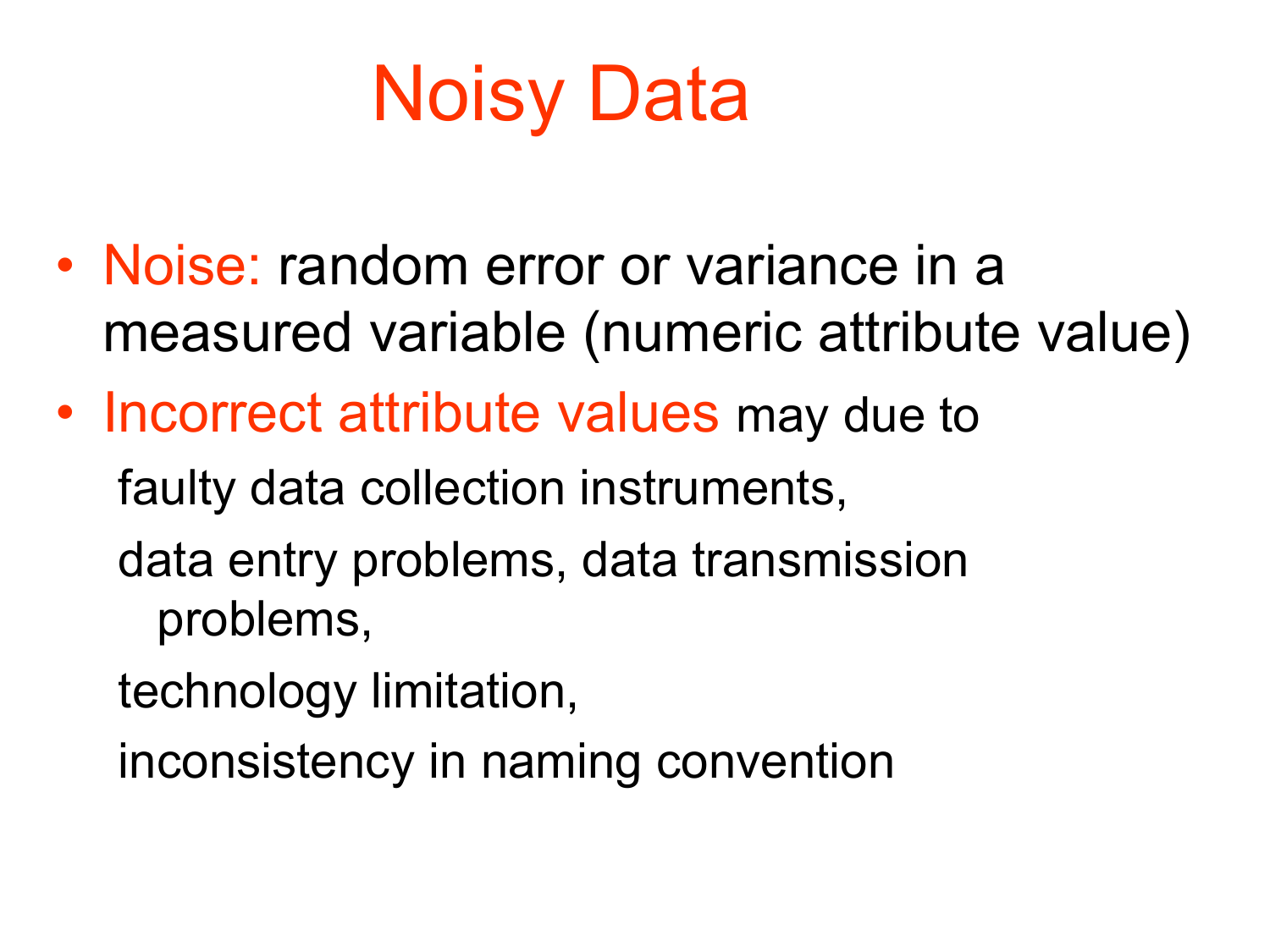# Other Data Problems

- Other **data problems** which requires data cleaning
	- duplicate records
	- incomplete data
	- inconsistent data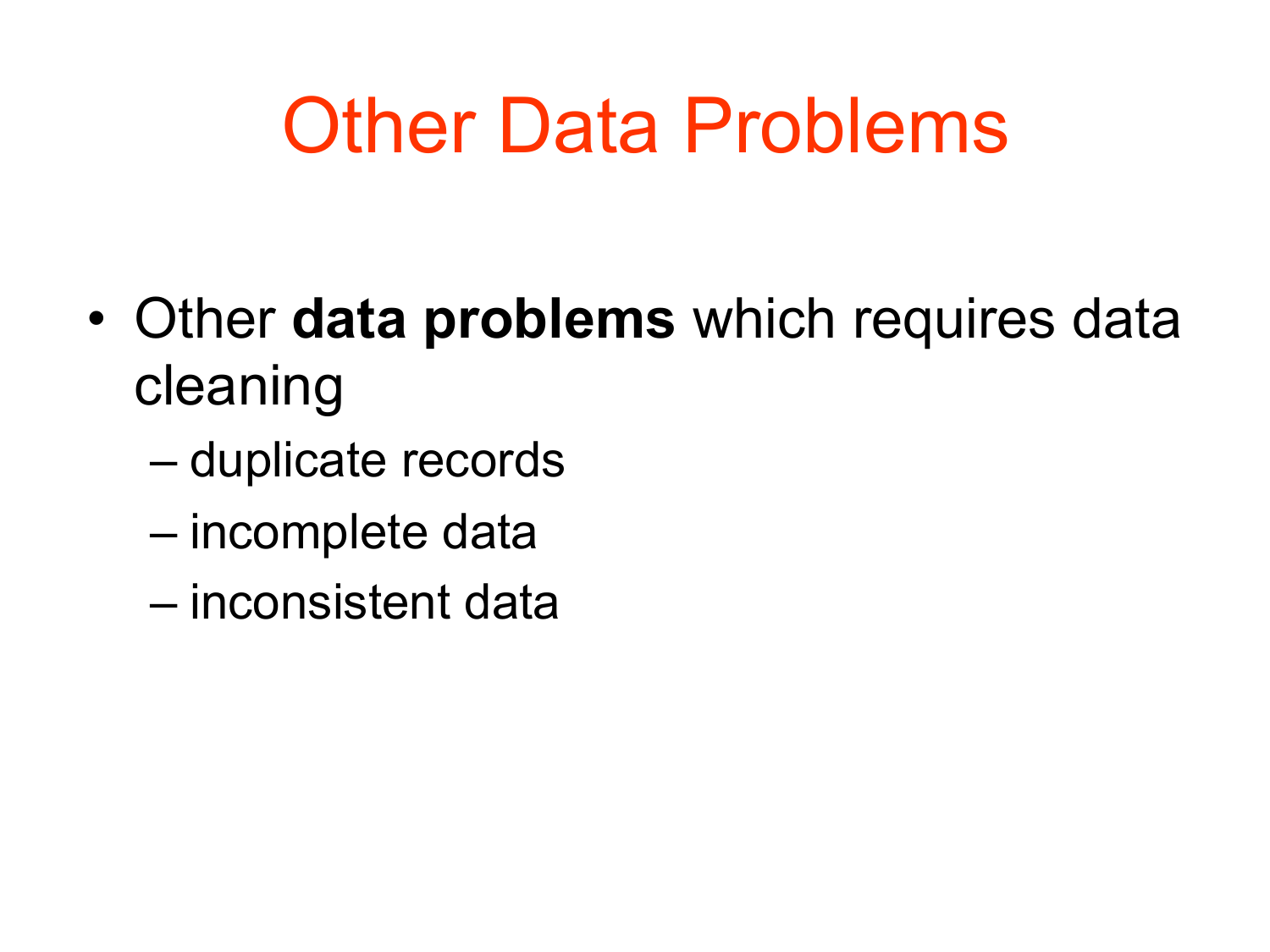## **How to Handle Noisy Data?**

### • **Binning method:**

- first sort data (values of the attribute we consider) and partition them into (equal-depth) bins
- then apply one of the methods:
- smooth by bin means, (replace noisy values in the bin by the bin mean)
- smooth by bin median, (replace noisy values in the bin by the bin median)
- smooth by bin boundaries, (replace noisy values in the bin by the bin boundaries)

#### **Binning method** is also used for **data discretization**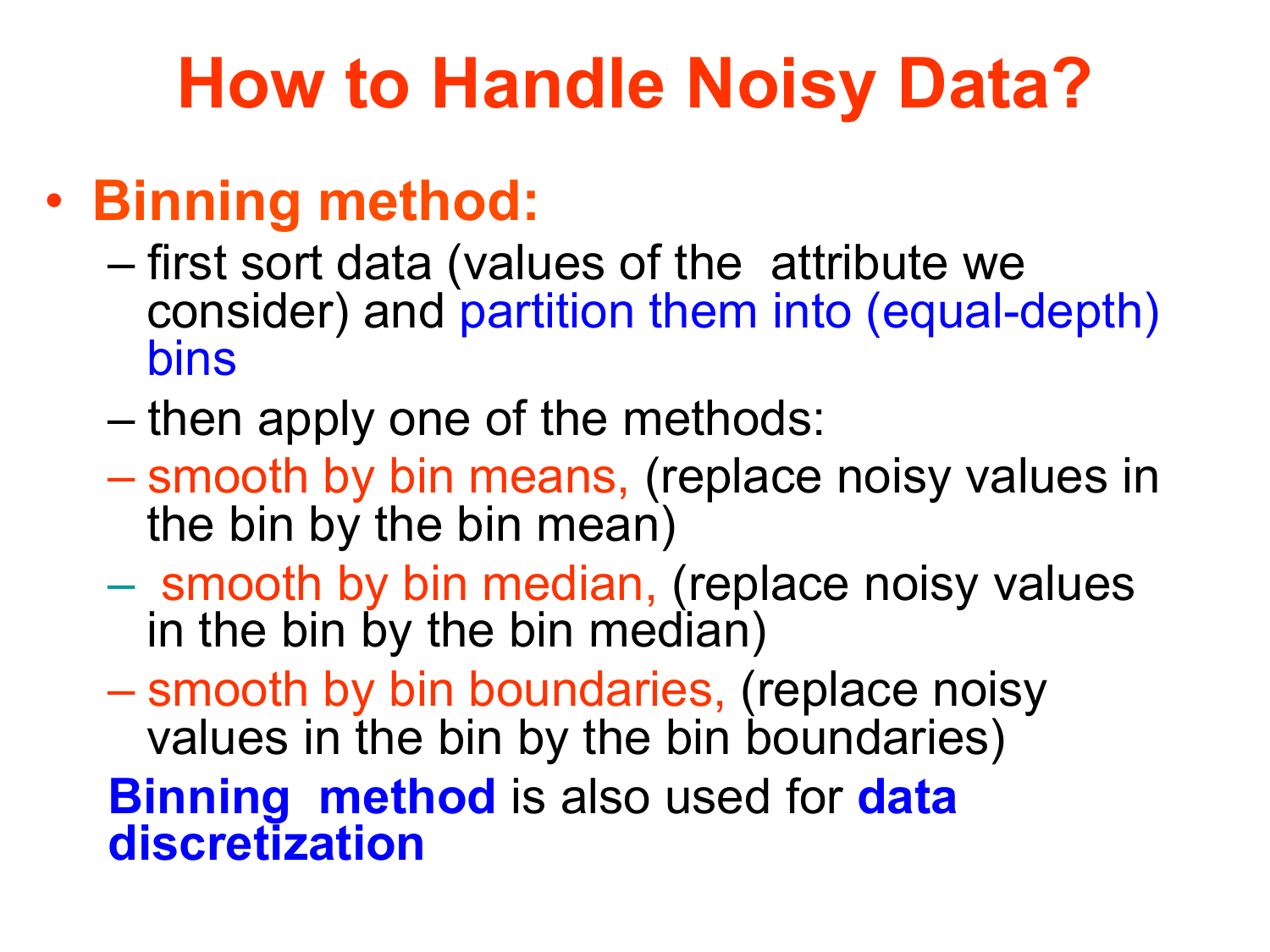## How to Handle Noisy Data?

- Clustering
	- Are used to detect and remove outliers in the attributes values, as well as in the whole data set
- Combined computer and human inspection
	- detect suspicious attribute values and check by human
- Regression
	- smooth by fitting the attribute values into regression functions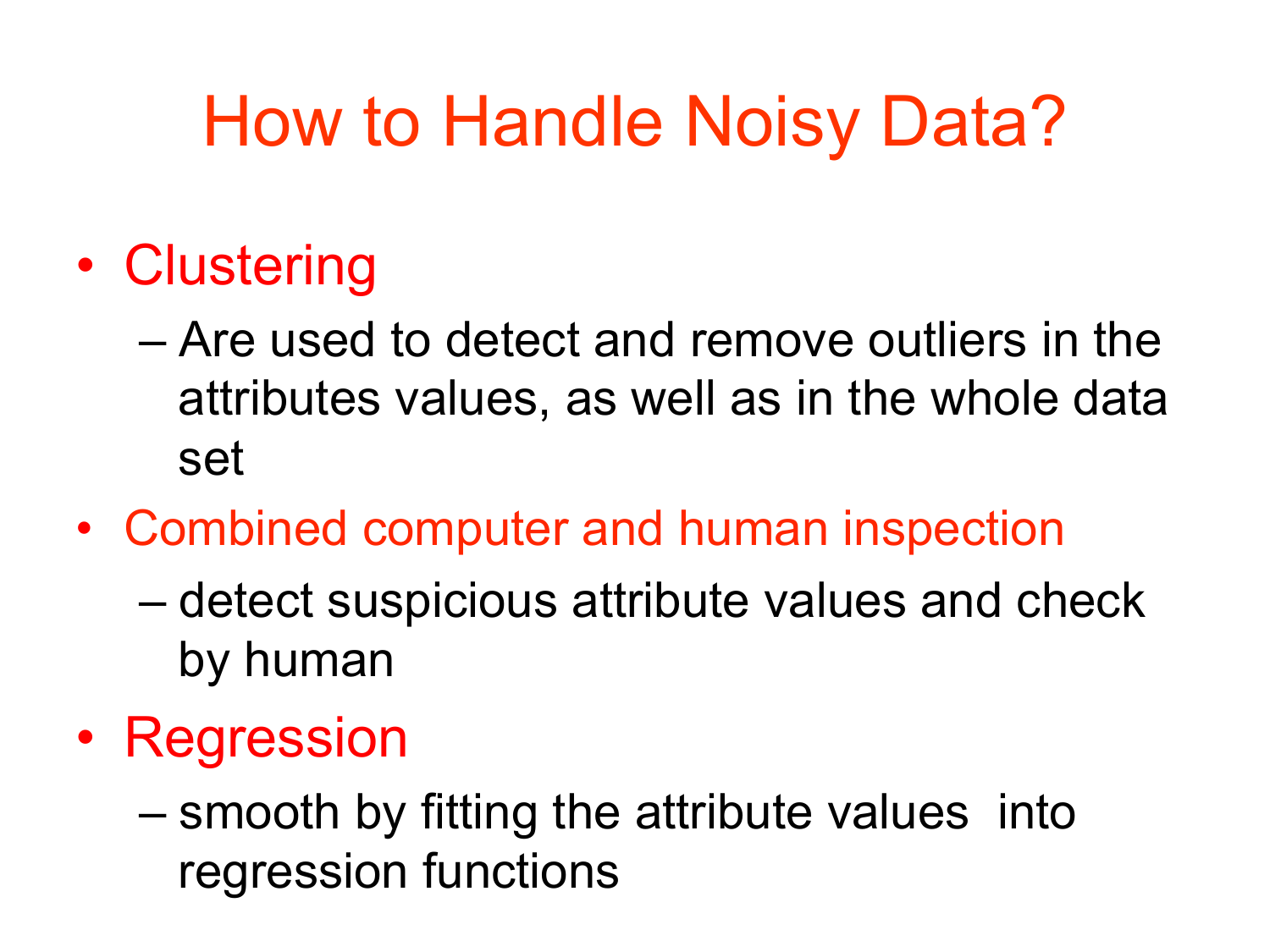# Simple Discretization Methods: **Binning**

- Equal-width (distance) partitioning:
	- It divides the range (values of a given attribute)
	- into *N* intervals of equal size: uniform grid
	- if *A* and *B* are the lowest and highest values of the attribute, the width of intervals will be: *W* = (*B*-*A*)/*N*
	- The most straightforward
	- But outliers may dominate presentation
	- Skewed data is not handled well.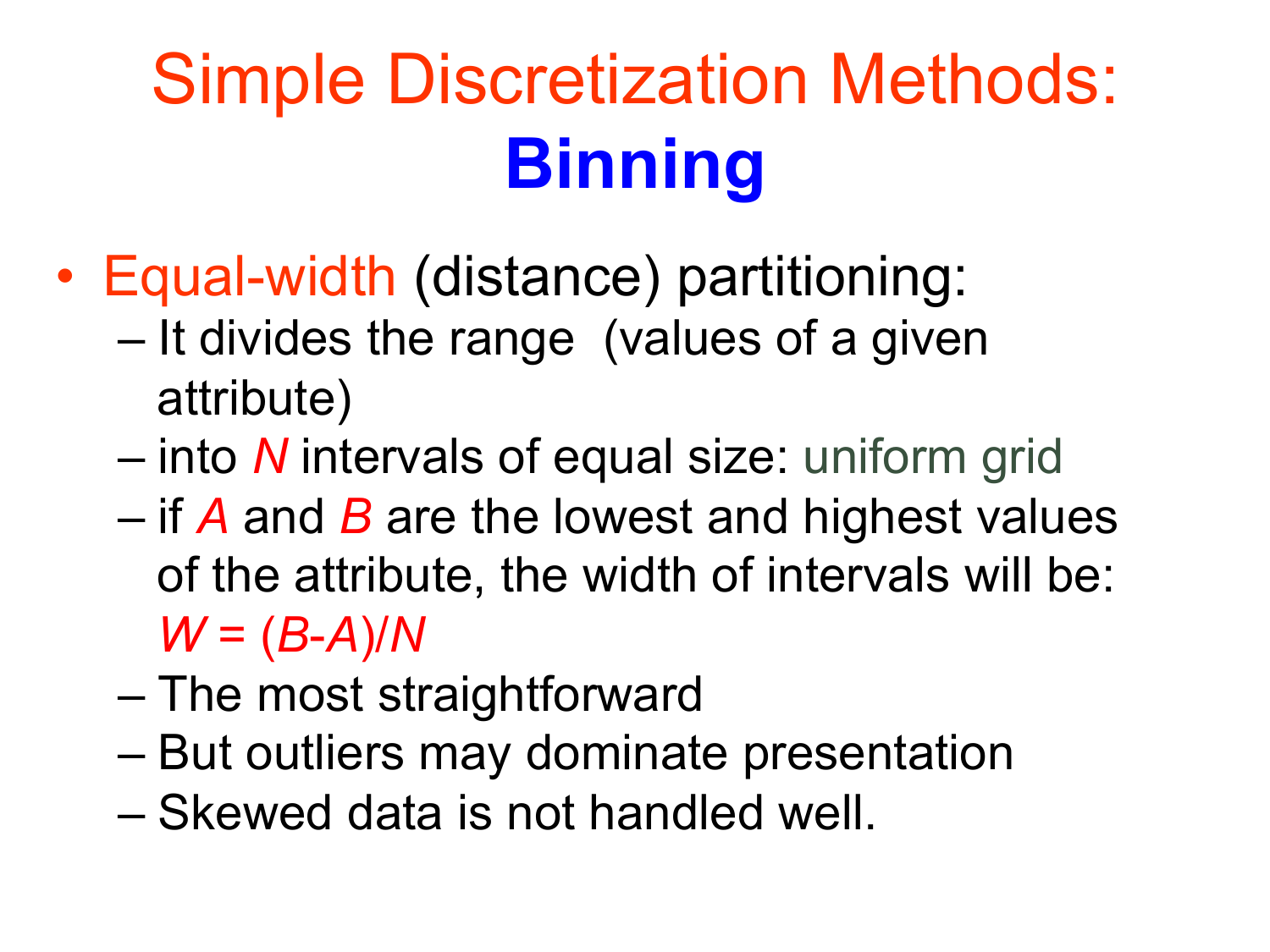# Simple Discretization Methods: **Binning**

- Equal-depth (frequency) partitioning:
	- It divides the range (values of a given attribute)
	- into *N* intervals, each containing approximately same number of samples (elements)
	- Good data scaling
	- Managing **categorical attributes** can be tricky; works on the numerical attributes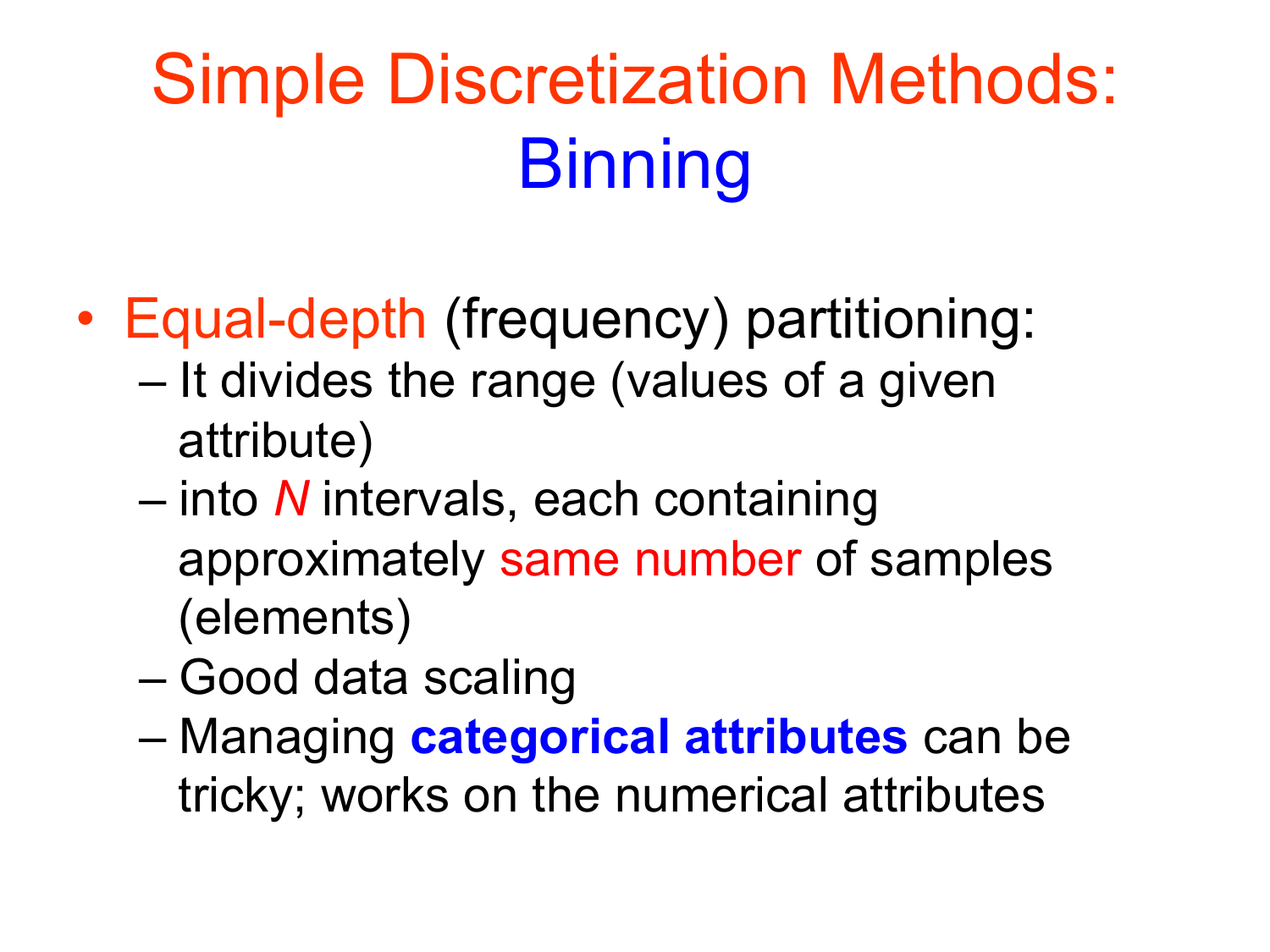### Binning Methods for Data Smoothing (simple example)

- **Sorted data (attribute values ) for price (attribute: price in dollars): 4, 8, 9, 15, 21, 21, 24, 25, 26, 28, 29, 34**
- **Partition into (equal-depth) bins:**
- • **Bin 1: 4, 8, 9, 15**
- • **Bin 2: 21, 21, 24, 25**
- • **Bin 3: 26, 28, 29, 34**
- **Smoothing by bin means:**
- • **Bin 1: 9, 9, 9, 9**
- • **Bin 2: 23, 23, 23, 23**
- • **Bin 3: 29, 29, 29, 29**
- **Smoothing by bin boundaries:**
- • **Bin 1: 4, 4, 4, 15**
- • **Bin 2: 21, 21, 25, 25**
- • **Bin 3: 26, 26, 26, 34**
- **Replace all values in a BIN by ONE value (smoothing values)**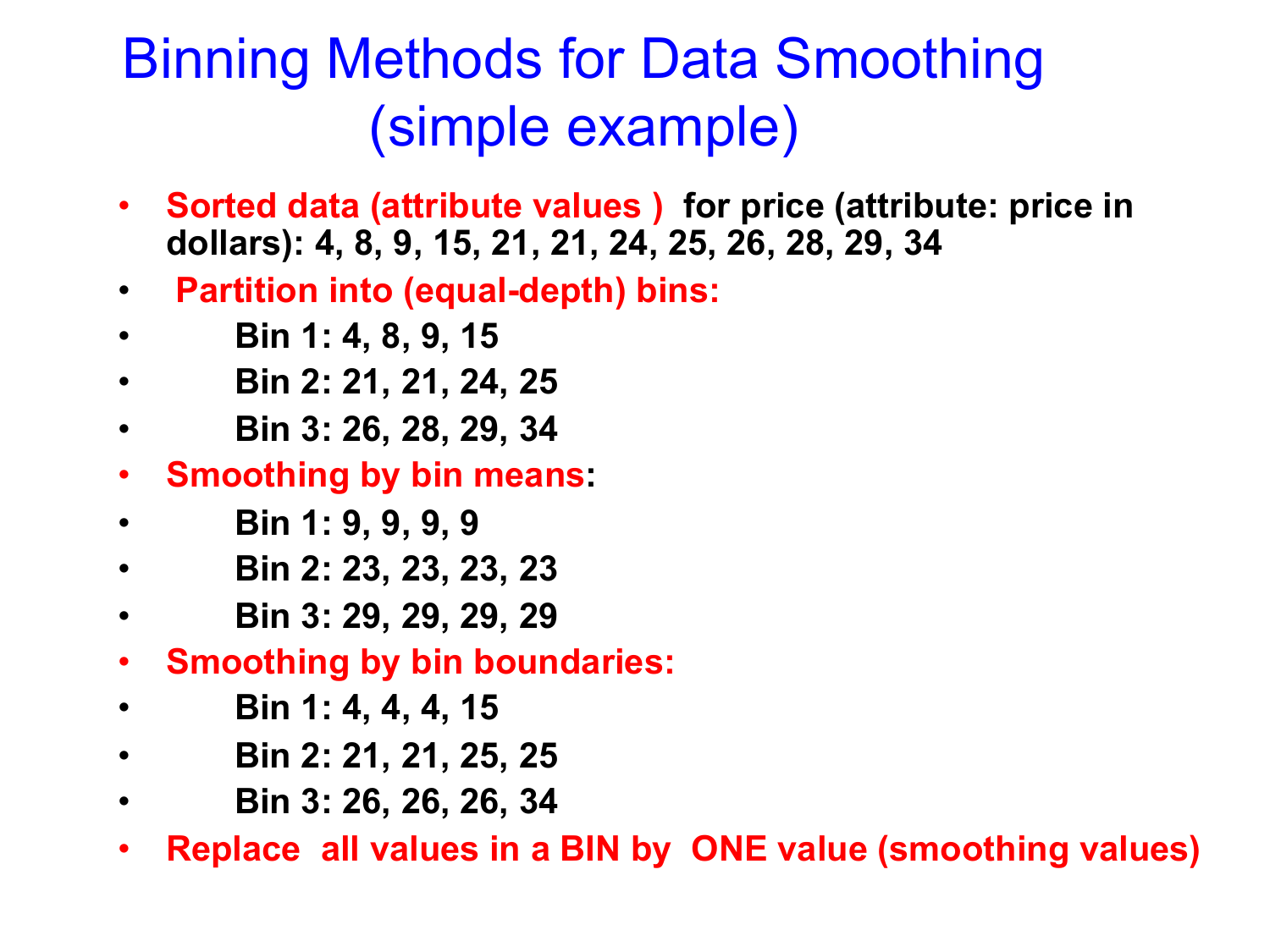### Binning Methods for Data DISCRETIZATION (simple example)

- **Sorted data (attribute values ) for price (attribute: price in dollars): 4, 8, 9, 15, 21, 21, 24, 25, 26, 28, 29, 34**
- **Partition into (equal-depth) bins:**
- • **Bin 1: 4, 8, 9, 15**
- • **Bin 2: 21, 21, 24, 25**
- • **Bin 3: 26, 28, 29, 34**
- **Smoothing by bin means:**
- • **Bin 1: 9, 9, 9, 9**
- • **Bin 2: 23, 23, 23, 23**
- • **Bin 3: 29, 29, 29, 29**
- **CREATES 3 VALUES for the attribute we use the bean mean 9 when numerical values are needed**
- **Smoothing by bin boundaries:**
- • **Bin 1: 4, 4, 4, 15**
- • **Bin 2: 21, 21, 25, 25**
- • **Bin 3: 26, 26, 26, 34**
- **Replace all values in a BIN by ONE value (smoothing values)**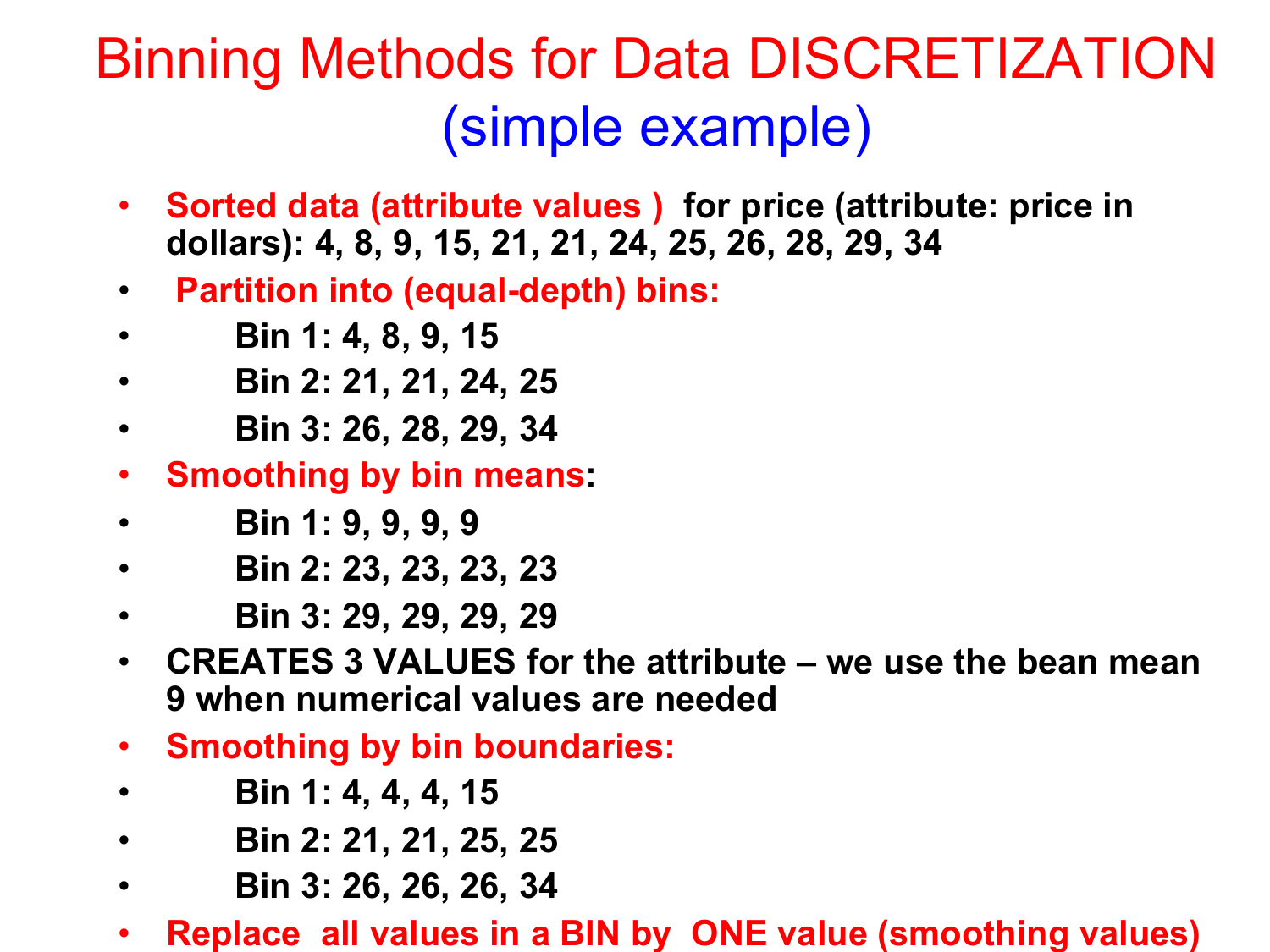### Binning Methods for Data DISCRETIZATION

- **Sorted data (attribute values ) for price (attribute: price in dollars): 4, 8, 9, 15, 21, 21, 24, 25, 26, 28, 29, 34**
- **Partition into (equal-depth) bins:**
- • **Bin 1: 4, 8, 9, 15**
- • **Bin 2: 21, 21, 24, 25**
- • **Bin 3: 26, 28, 29, 34**
- **Smoothing by bin means:**
- **Replace all values in a BIN by ONE value (smoothing values)**
- • **Bin 1: 9, 9, 9, 9**
- • **Bin 2: 23, 23, 23, 23**
- • **Bin 3: 29, 29, 29, 29**
- **CREATES 3 VALUES for the attribute**
- **We use the bean means 9,23,29 when numerical values are needed**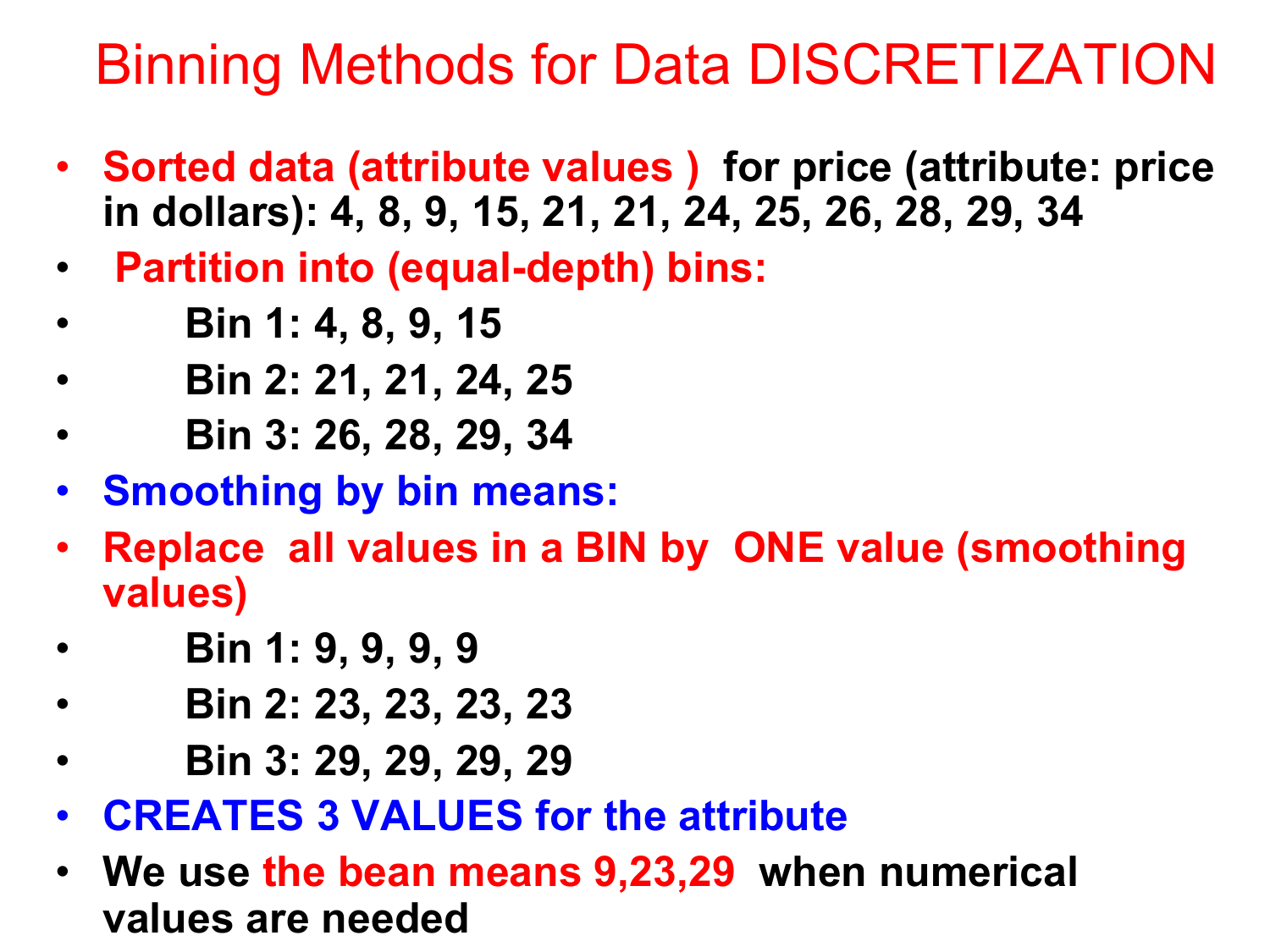### Binning Methods for Data DISCRETIZATION

#### **Smoothing by bin means:**

- **Replace all values in a BIN by ONE value (smoothing values)**
- • **Bin 1: 9, 9, 9, 9**
- • **Bin 2: 23, 23, 23, 23**
- • **Bin 3: 29, 29, 29, 29**
- **CREATES 3 VALUES for the attribute**
- **We create a BIN Category like: small , medium, large**
- **When we want to better express the descriptions**
- **We replace a numerical values : 4, 8, 9, 15 in any record by category small**
- **We replace a numerical values : 21, 24, 25 in any record by category medium**
- **We replace a numerical values : 26, 28, 29, 34**
- **in any record by category large**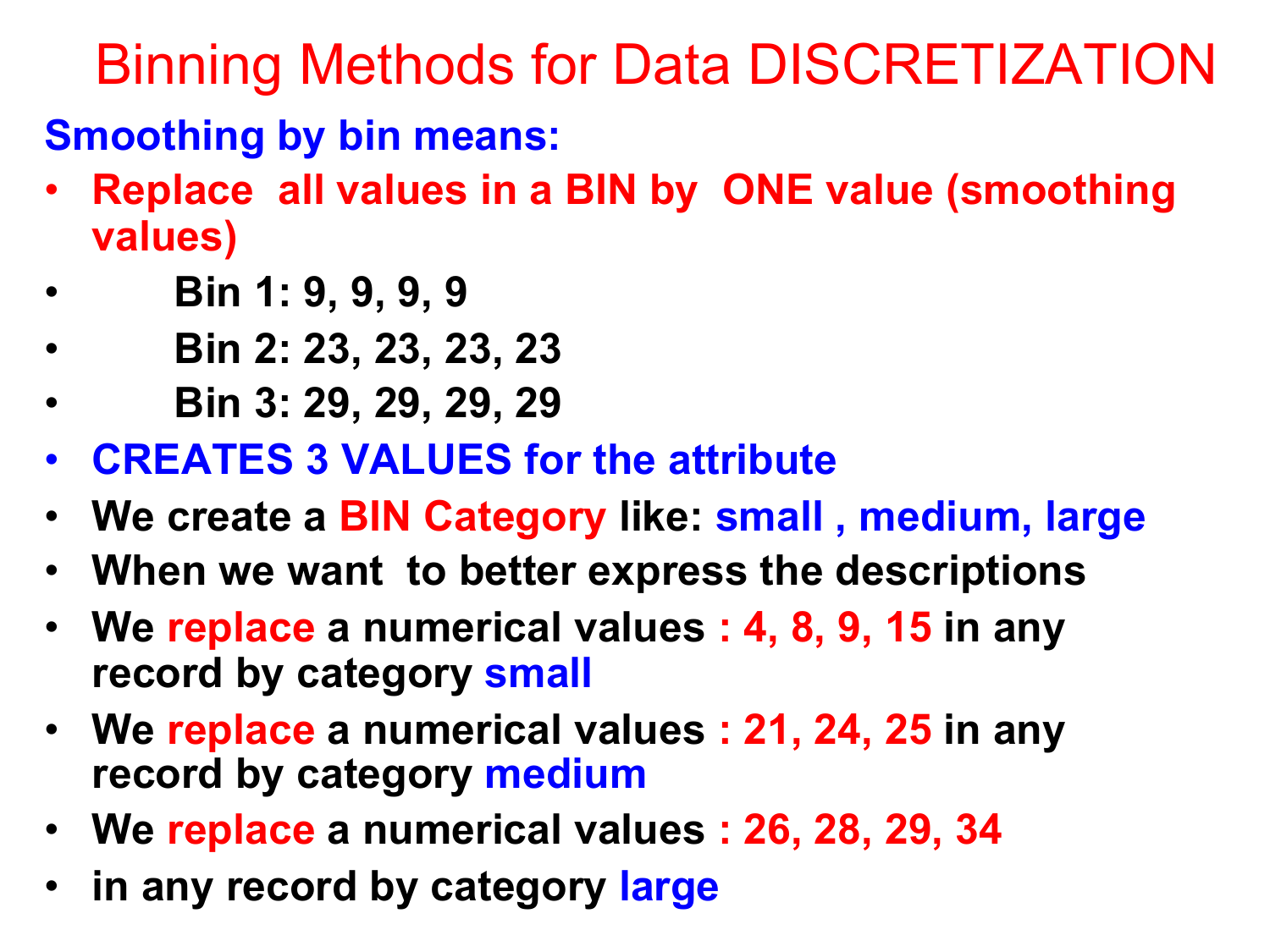#### **Cluster Analysis**

#### As discretization method it perform clustering on attributes values

and replace all values in the cluster by a cluster representative

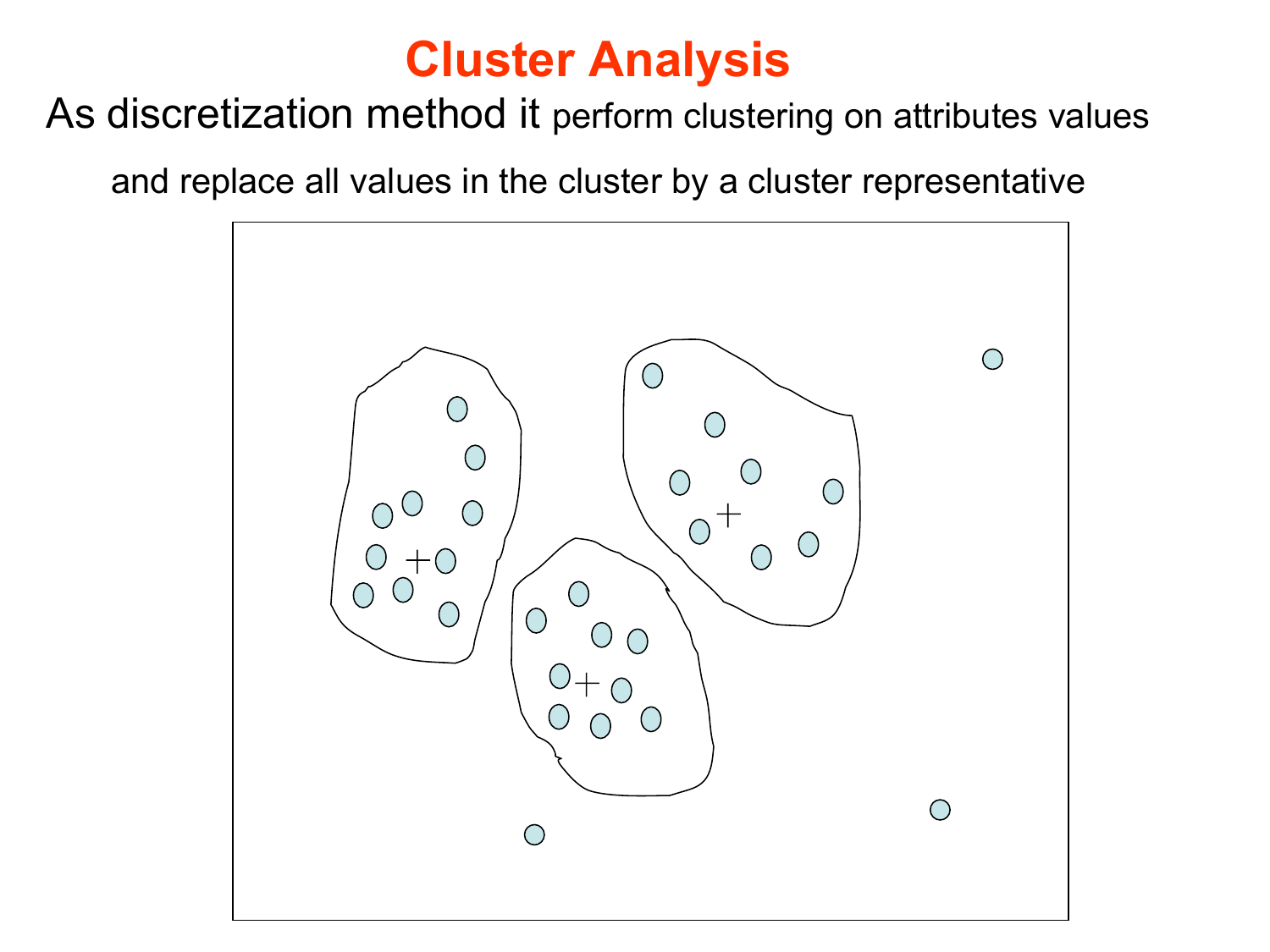# Data Integration

- Data integration:
	- combines data from multiple sources into a coherent store
- Schema integration
	- integrate metadata from different sources
	- Entity identification problem: identify real world entities from multiple data sources, e.g., A.cust-id  $=$  B.cust-#
- Detecting and resolving data value conflicts
	- for the same real world entity, attribute values from different sources are different
	- possible reasons: different representations, different scales, e.g., metric vs. British units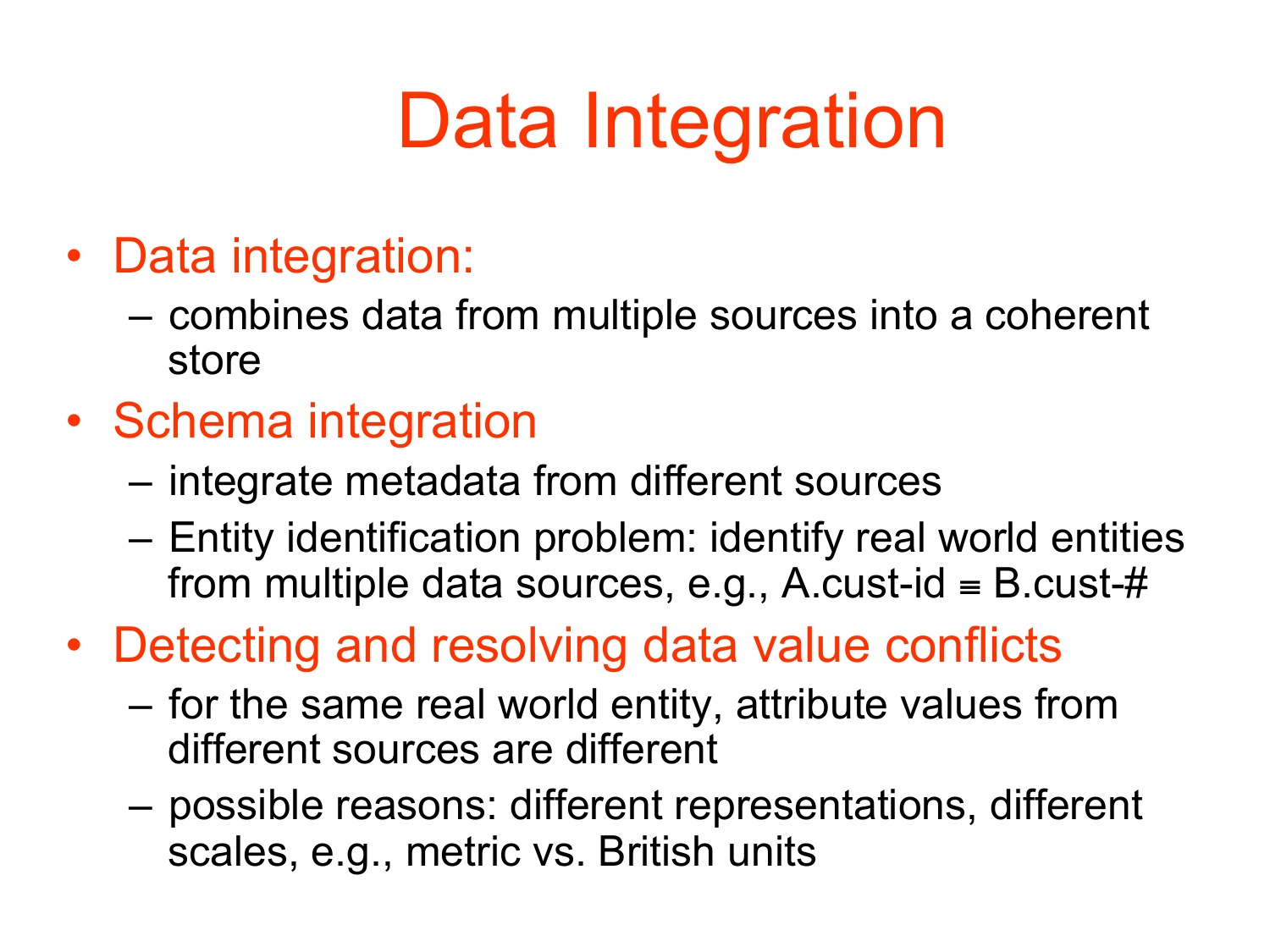### Regression and Log-Linear Models

- Linear regression: Data are modeled to fit a straight line
	- Often uses the least-square method to fit the line
- Multiple regression: allows a response variable Y to be modeled as a linear function of multidimensional feature vector
- Log-linear model: approximates discrete multidimensional probability distributions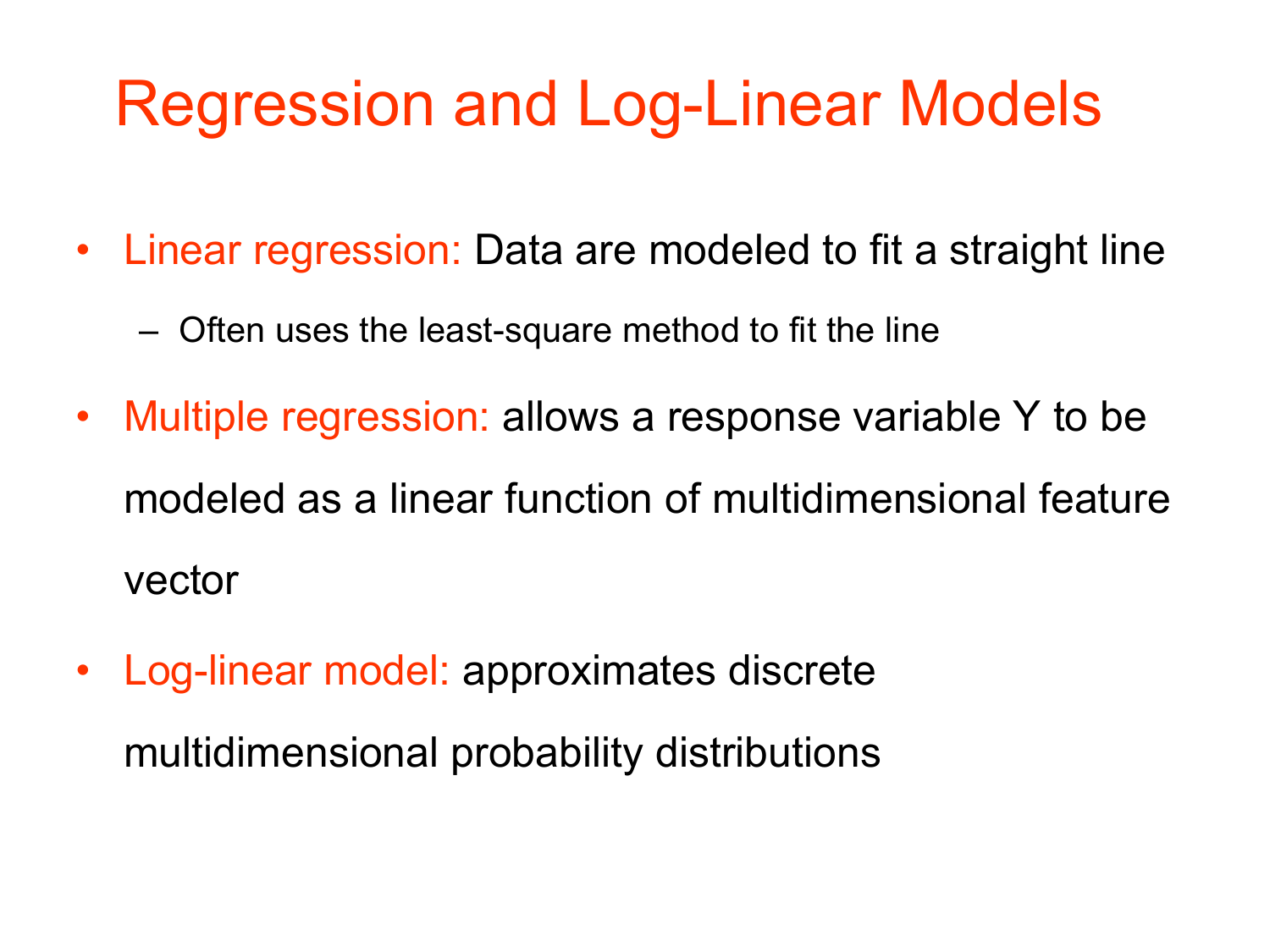### Linear Regression

Use regression analysis on values of attributes to fill missing values.

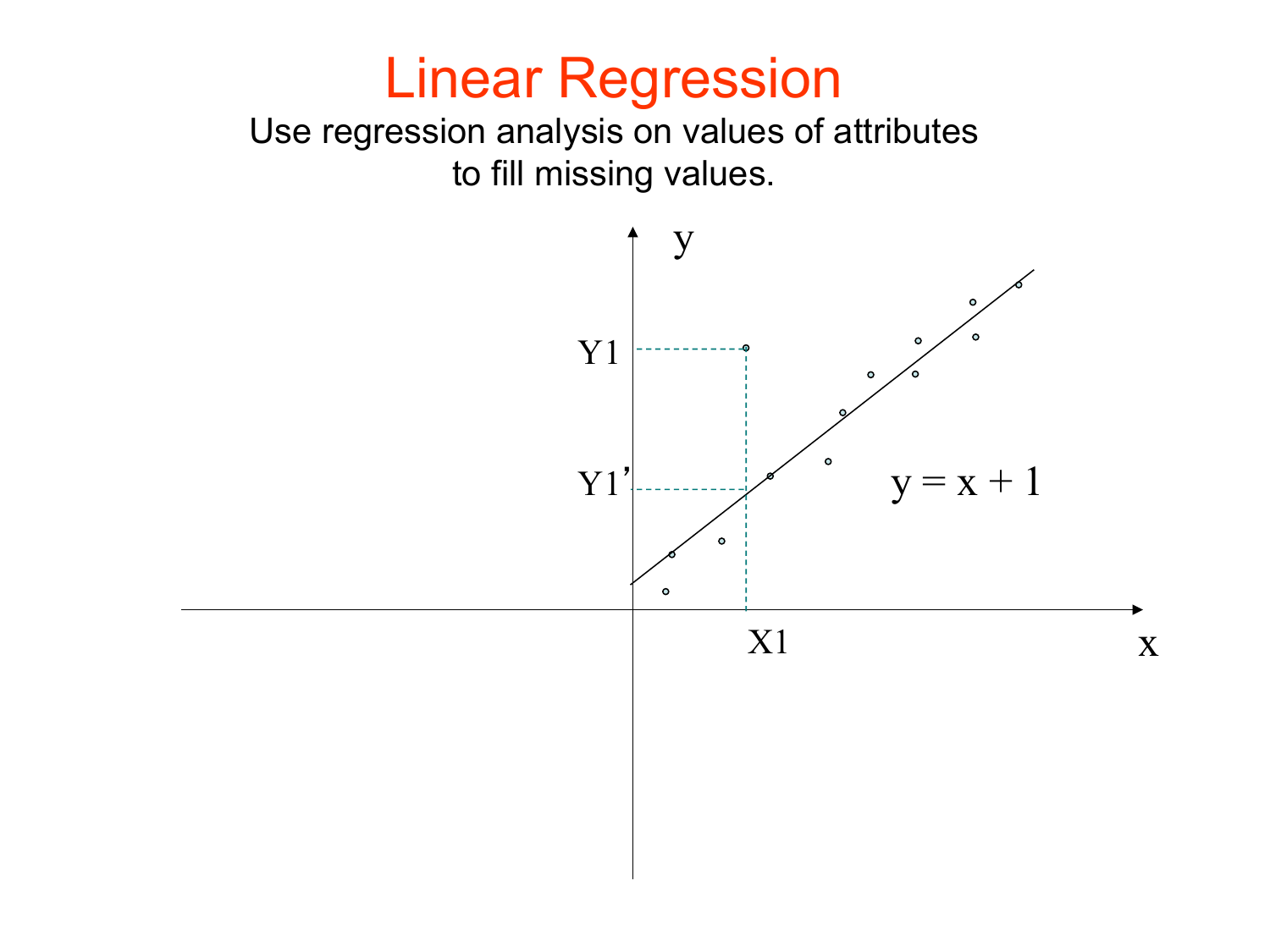## Regression and Log-Linear Models

- Linear regression:  $Y = \alpha + \beta X$ 
	- Two parameters,  $\alpha$  and β specify the line and are to be estimated by using the data at hand.
	- using the least squares criterion to the known values of *Y1, Y2, …, X1, X2, ….*
- Multiple regression: *Y = b0 + b1 X1 + b2 X2.*
	- Many nonlinear functions can be transformed into the above.
- Log-linear models:
	- The multi-way table of joint probabilities is approximated by a product of lower-order tables.
	- $-$  Probability:  $p(a, b, c, d) = \alpha a b \beta a c \chi a d \delta b c d$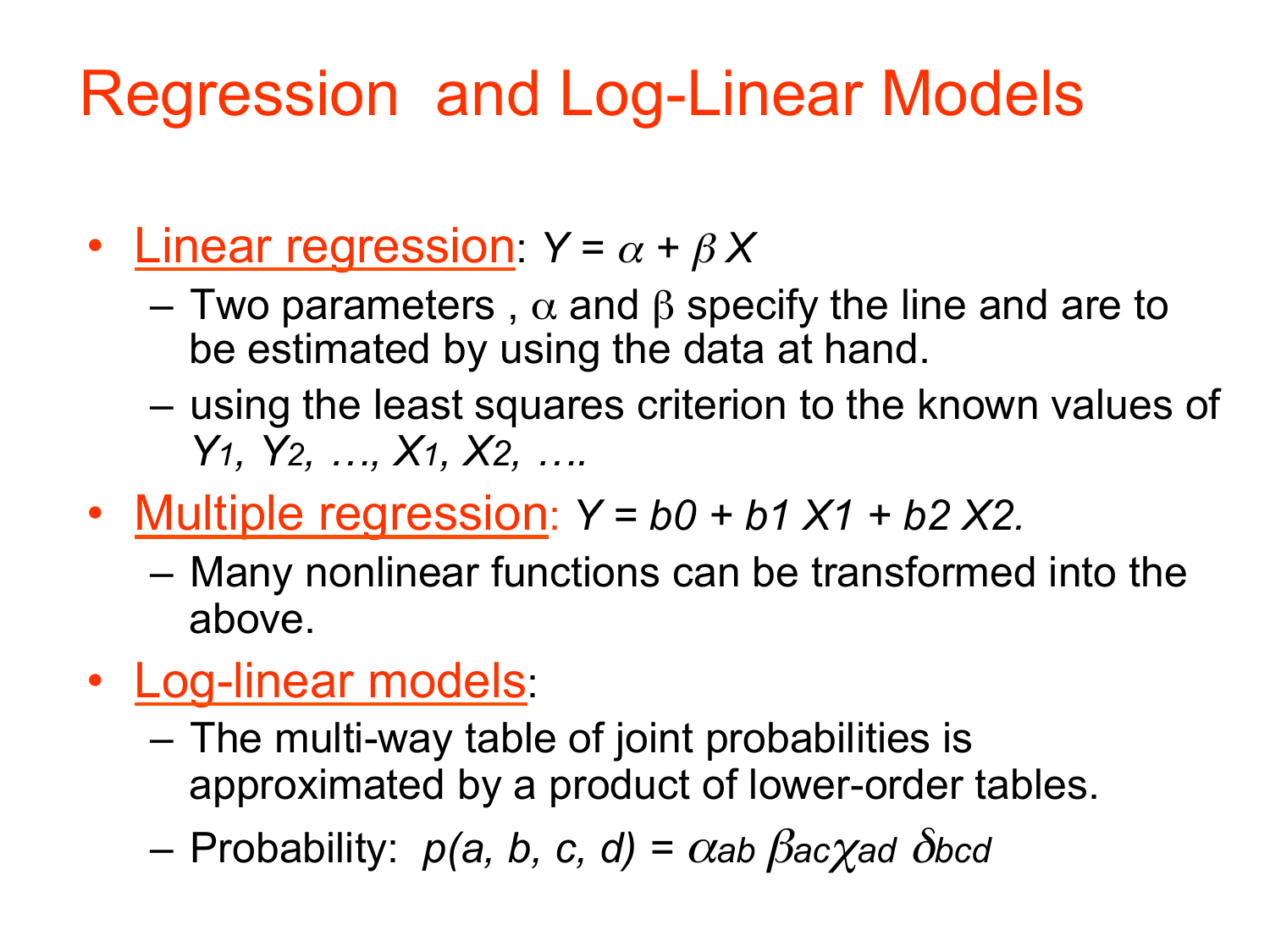## **Histograms**

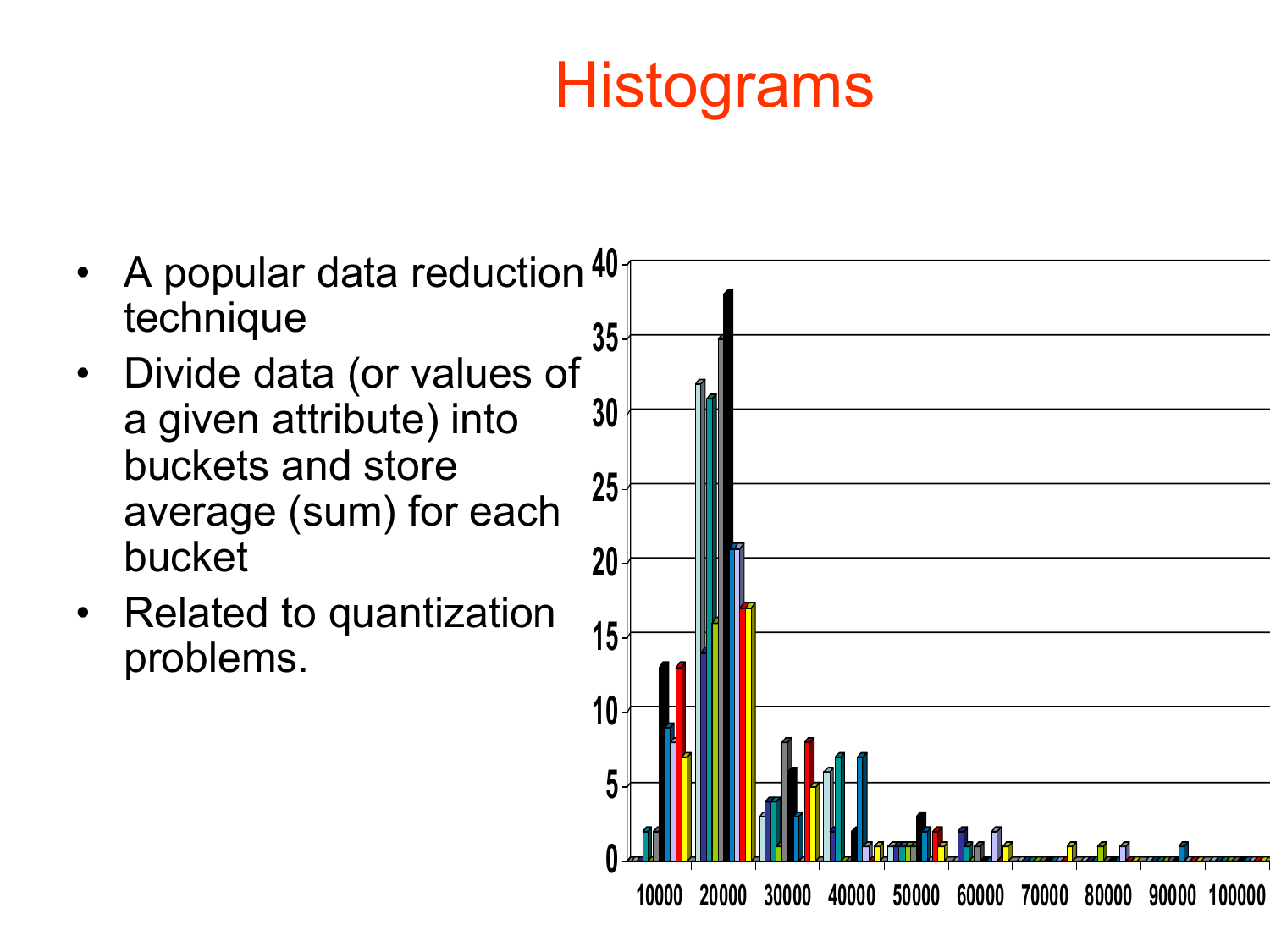## **Clustering**

- Partition data set (it means the values of an attribute in case of preprocessing) into clusters, and one can **store**  cluster representation only, i.e. replace all values of the cluster by the one value representing this cluster.
- We also can use hierarchical clustering that can be stored in multi-dimensional index tree structures
- There are many choices of clustering definitions and clustering algorithms (Chapter 7)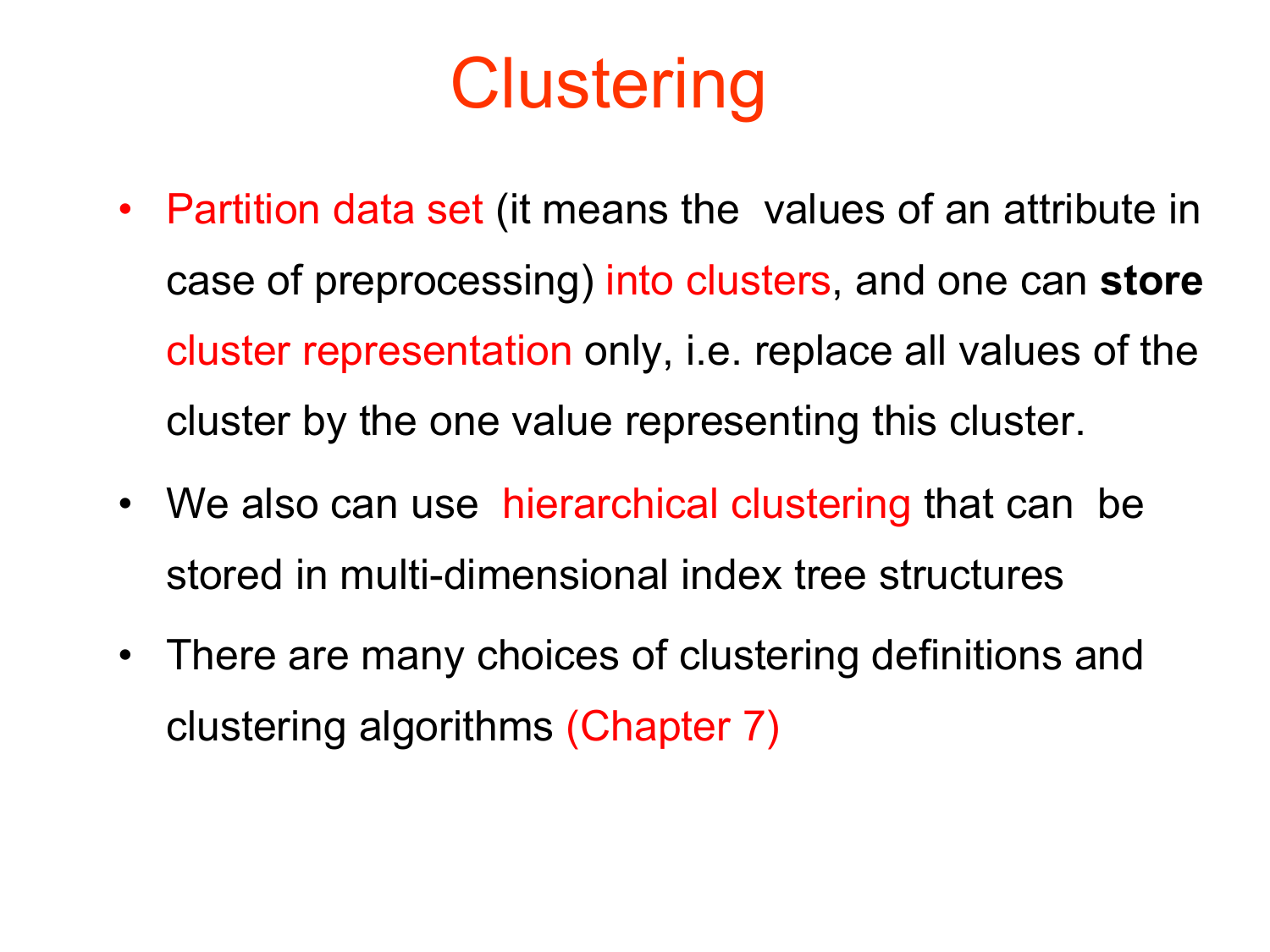# **Sampling**

- **Sampling** allows the learning algorithm to run in complexity that is potentially sub-linear to the size of the data
- Sampling is a method of choosing a representative subset of the data
	- Simple random sampling may have very poor performance in the presence of skew data
- There are adaptive sampling methods
	- Stratified sampling:
		- Approximate the percentage of each class (or subpopulation of interest) in the overall database
		- Used in conjunction with skewed data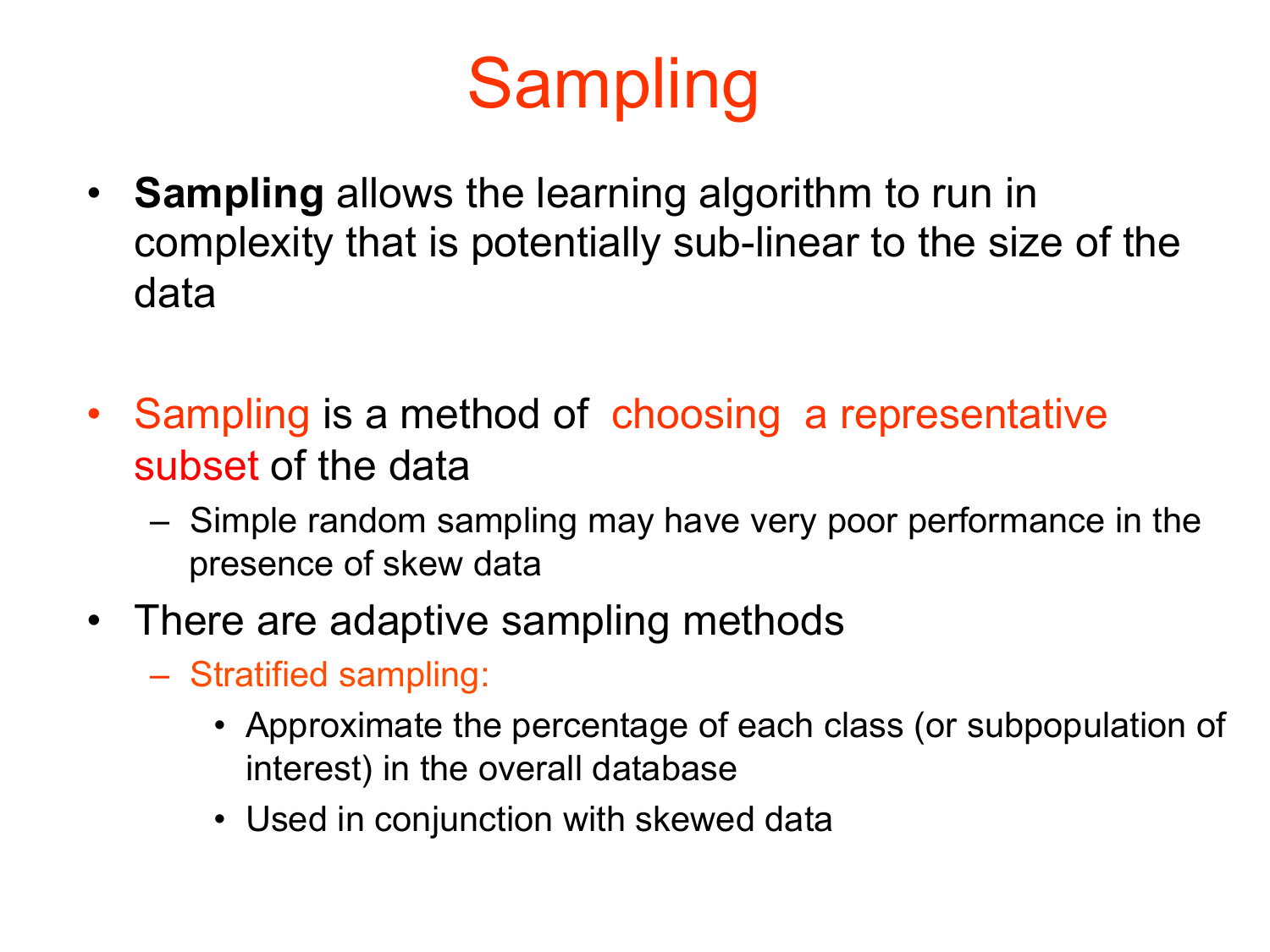

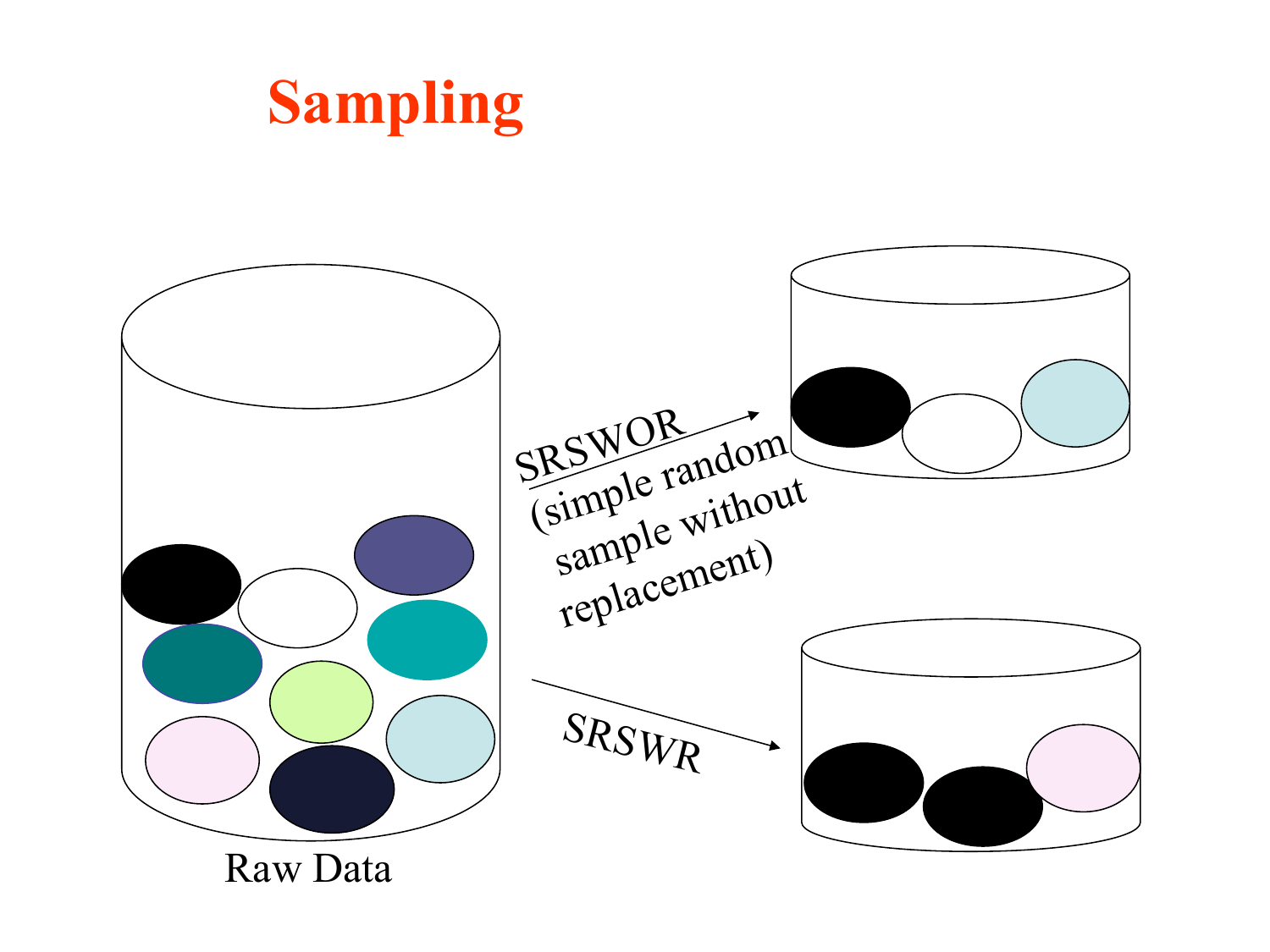# **Discretization**

- Three types of attributes:
	- Nominal values from an unordered set
	- Ordinal values from an ordered set
	- Continuous real numbers
- **Discretization:**
- divide the range of a continuous attribute into intervals
	- Some classification algorithms only accept categorical (non- numerical) attributes.
	- Reduce data (attributes values) size by discretization
	- Prepare for further analysis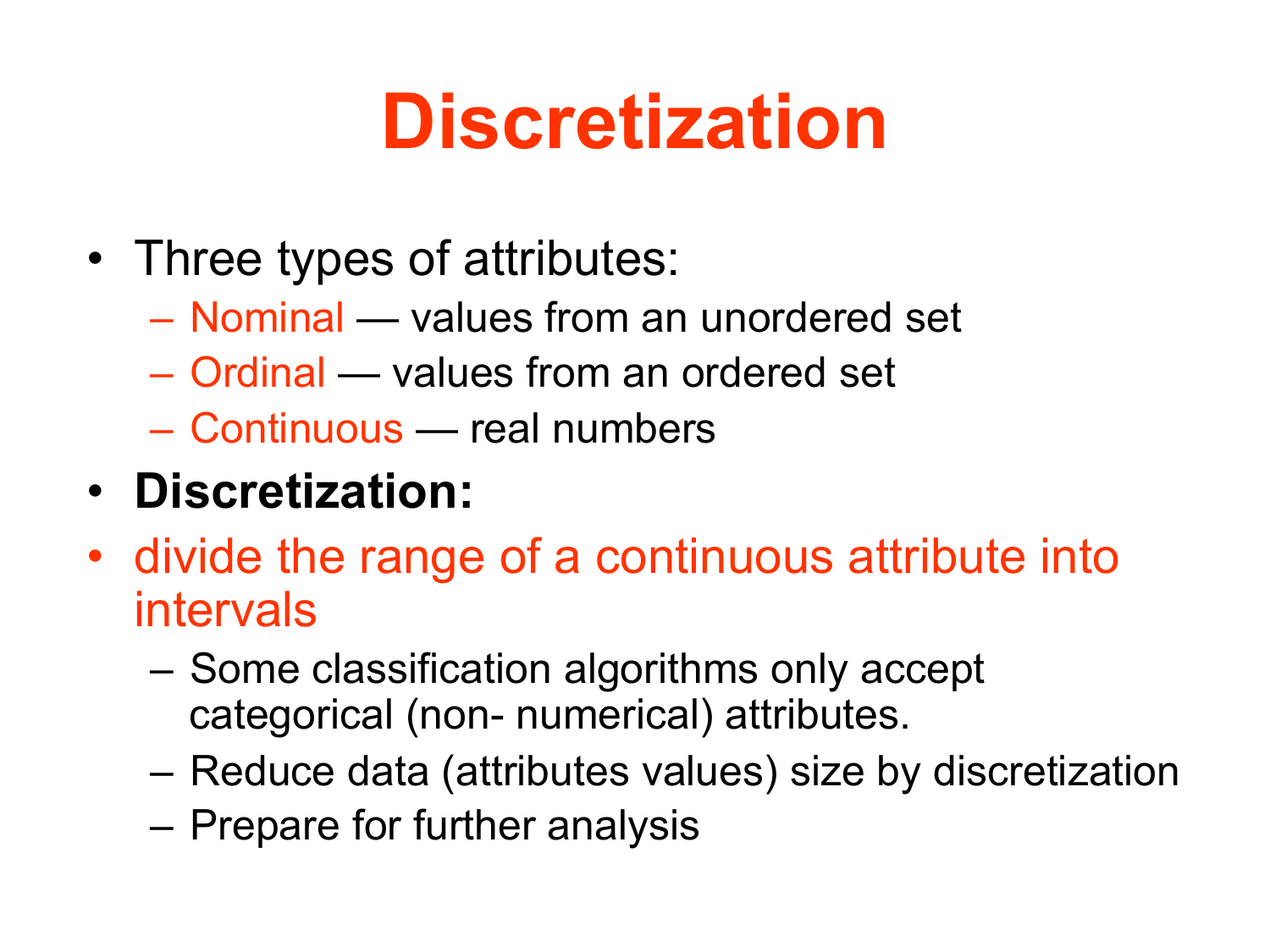### Discretization and Concept Hierachies for numerical data

#### • **Discretization**

- reduce the number of values for a given continuous attribute by dividing the range of the attribute (values of the attribute) into intervals.
- Interval labels are then used to replace actual data values.

#### • **Concept hierarchies**

– reduce the data by collecting and replacing low level concepts (such as numeric values for the attribute age) by higher level concepts (such as young, middle-aged, or senior) transforming numerical attributes into categorical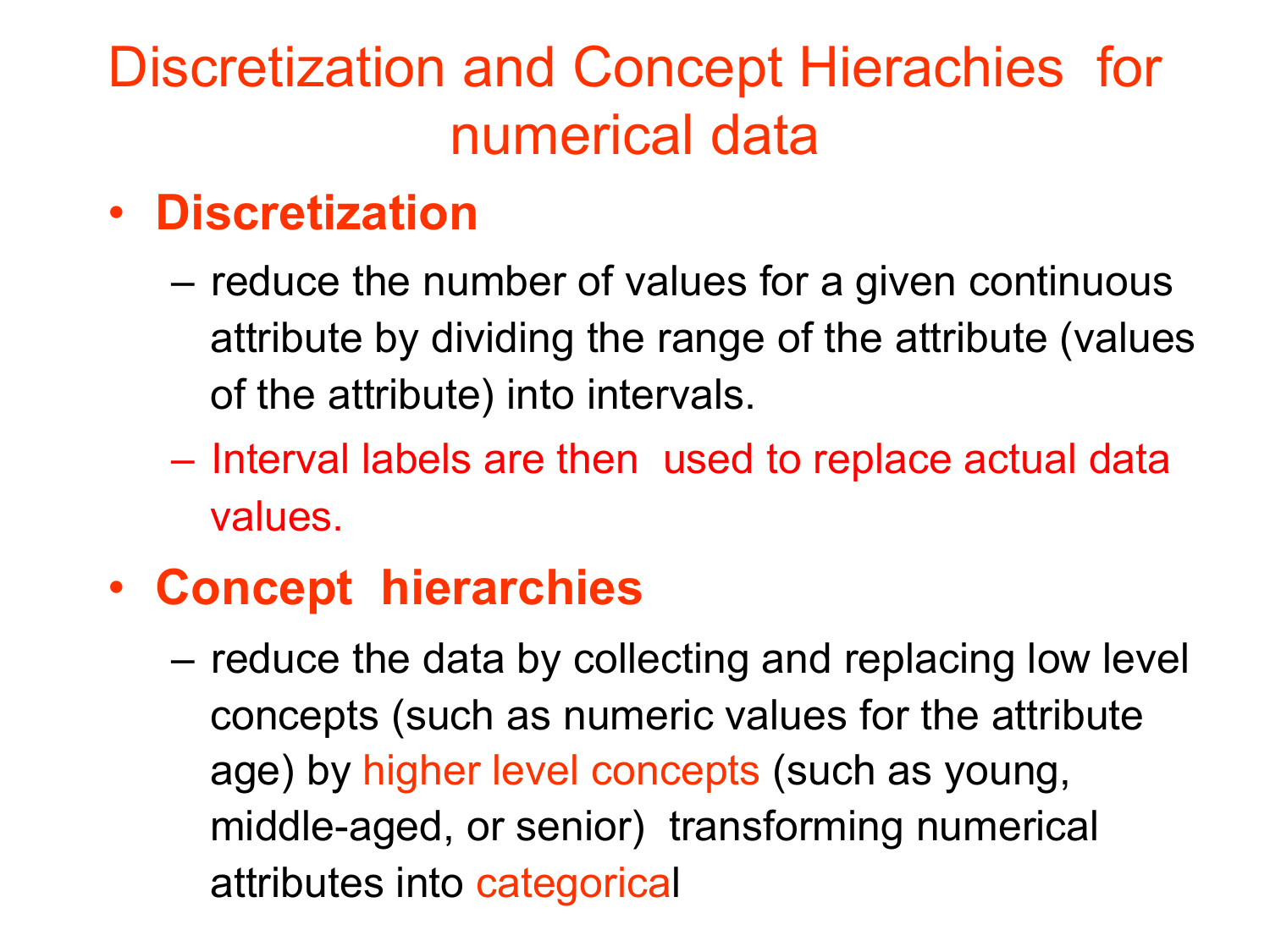Discretization and concept hierarchy generation for numeric data

- Discretization:
- Binning (see slides before)
- Histogram analysis (see slides before)
- Clustering analysis (see slides before)
- Segmentation by natural partitioning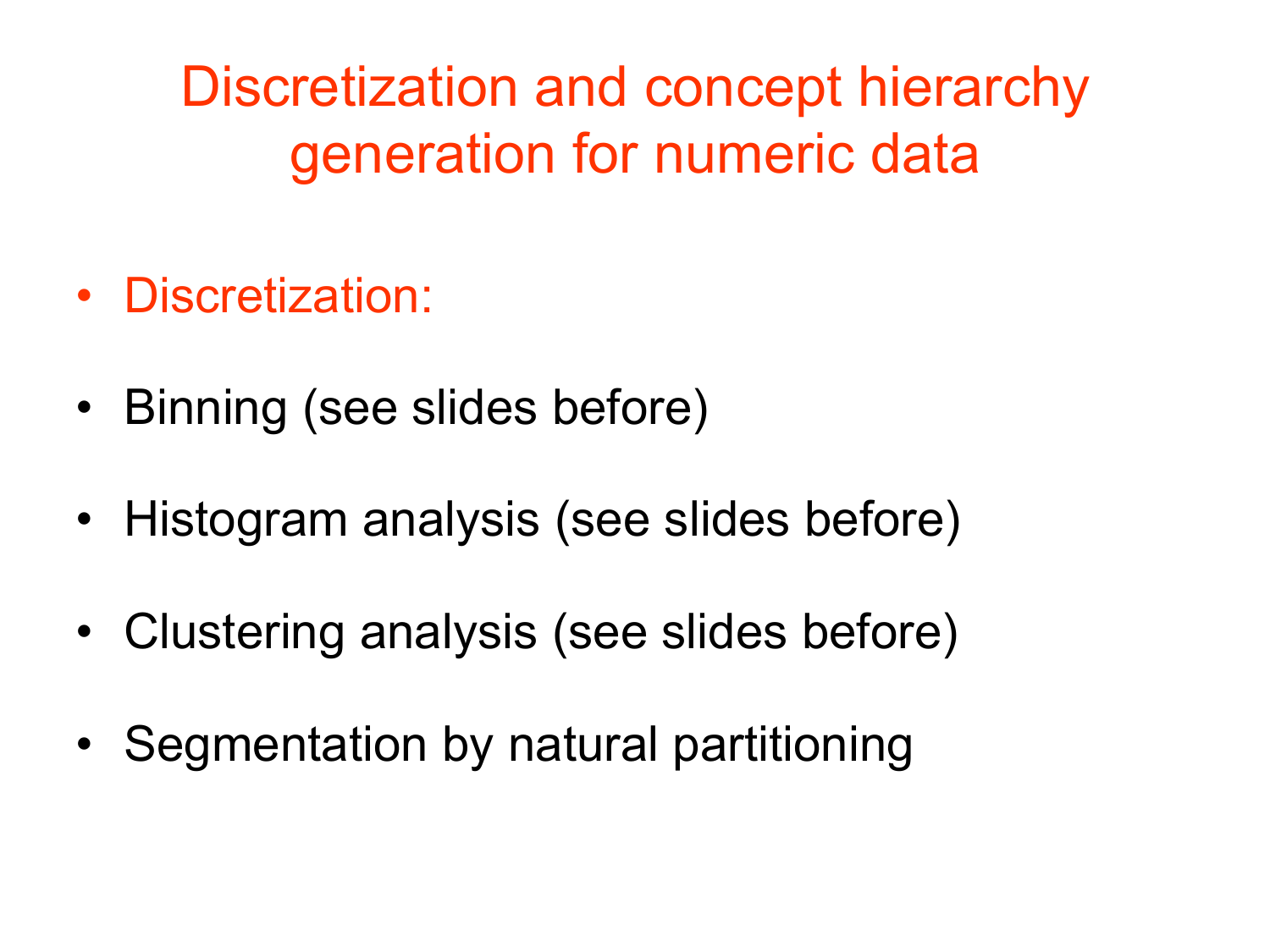## Segmentation by natural partitioning

3-4-5 rule can be used to segment numeric data (attribute values) into relatively uniform, "natural" intervals.

- If an interval covers 3, 6, 7 or 9 distinct values at the most significant digit, partition the range into 3 equi-width intervals
- If it covers 2, 4, or 8 distinct values at the most significant digit, partition the range into 4 intervals
- If it covers 1, 5, or 10 distinct values at the most significant digit, partition the range into 5 intervals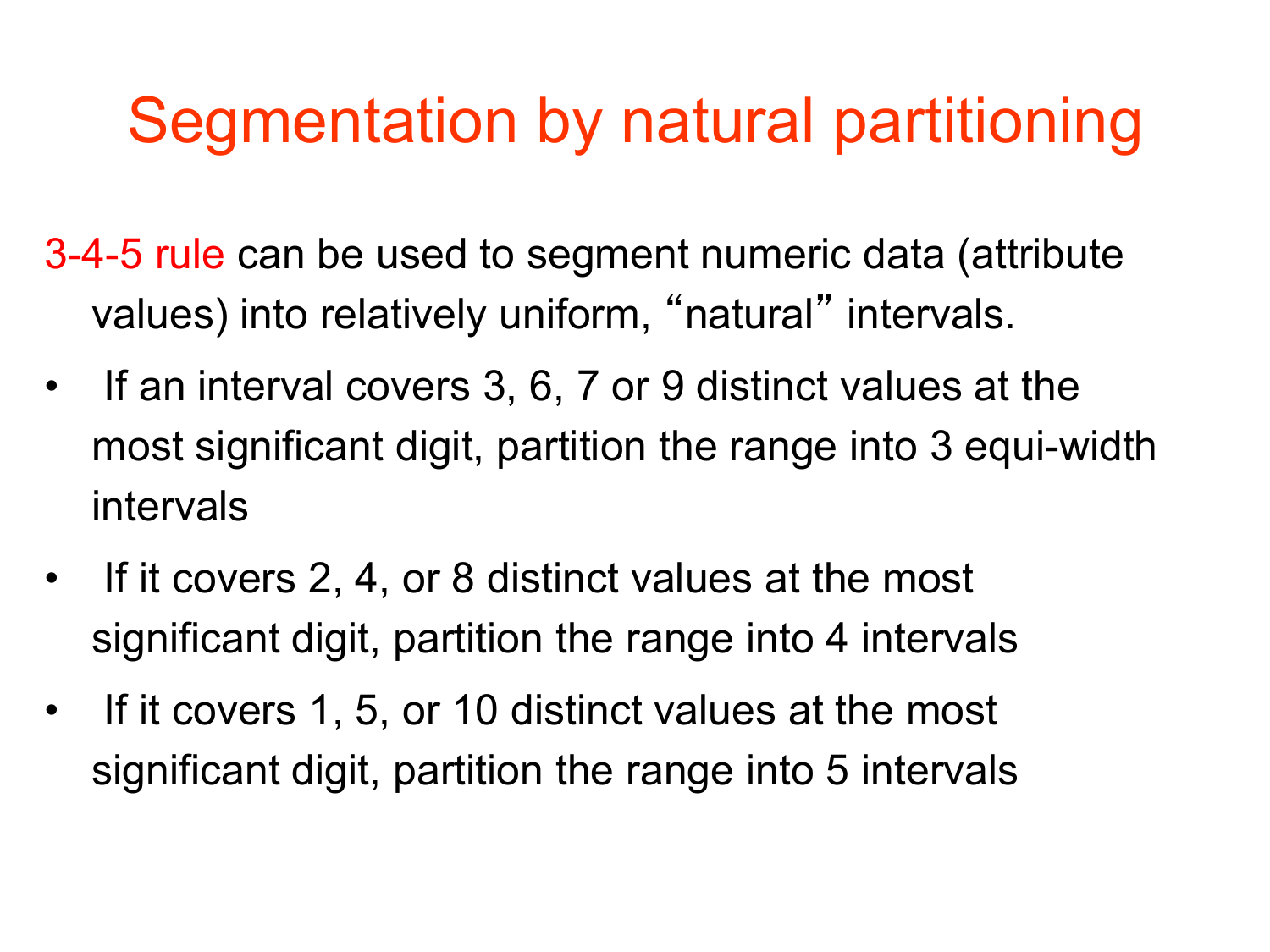### Example of 3-4-5 rule

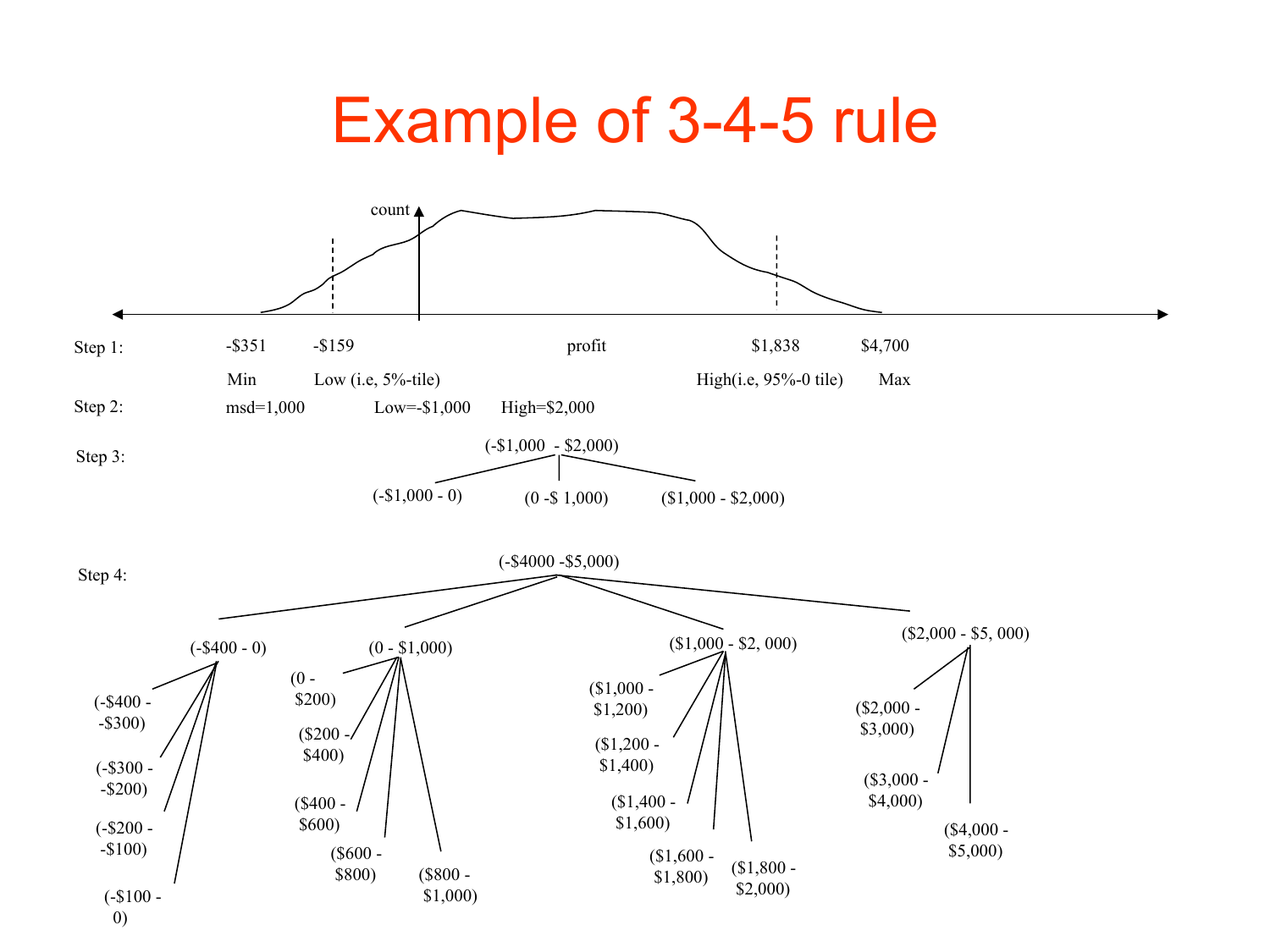## Concept Hierarchy generation for Categorical data

- Concept hierarchy is:
- Specification of a partial ordering of attributes explicitly at the schema level by users or experts
- Specification of a portion of a hierarchy by explicit data grouping
- Specification of a set of attributes, but not of their partial ordering
- Specification of only a partial set of attributes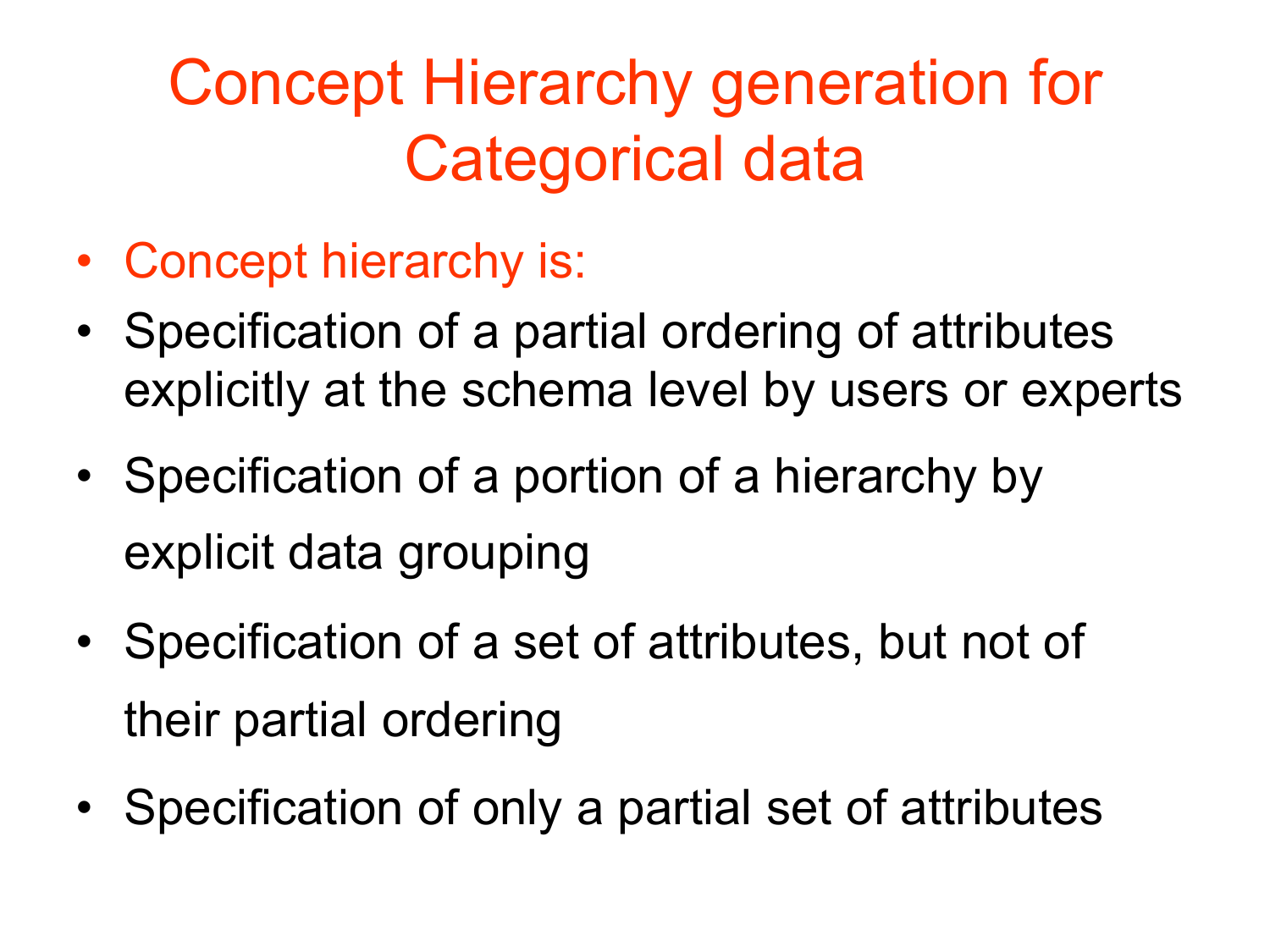## Specification of a set of attributes

Concept hierarchy can be automatically generated based on the number of distinct values per attribute in the given attribute set. The attribute with the most distinct values is placed at the lowest level of the hierarchy.



15 distinct values

65 distinct values

3567 distinct values

674,339 distinct values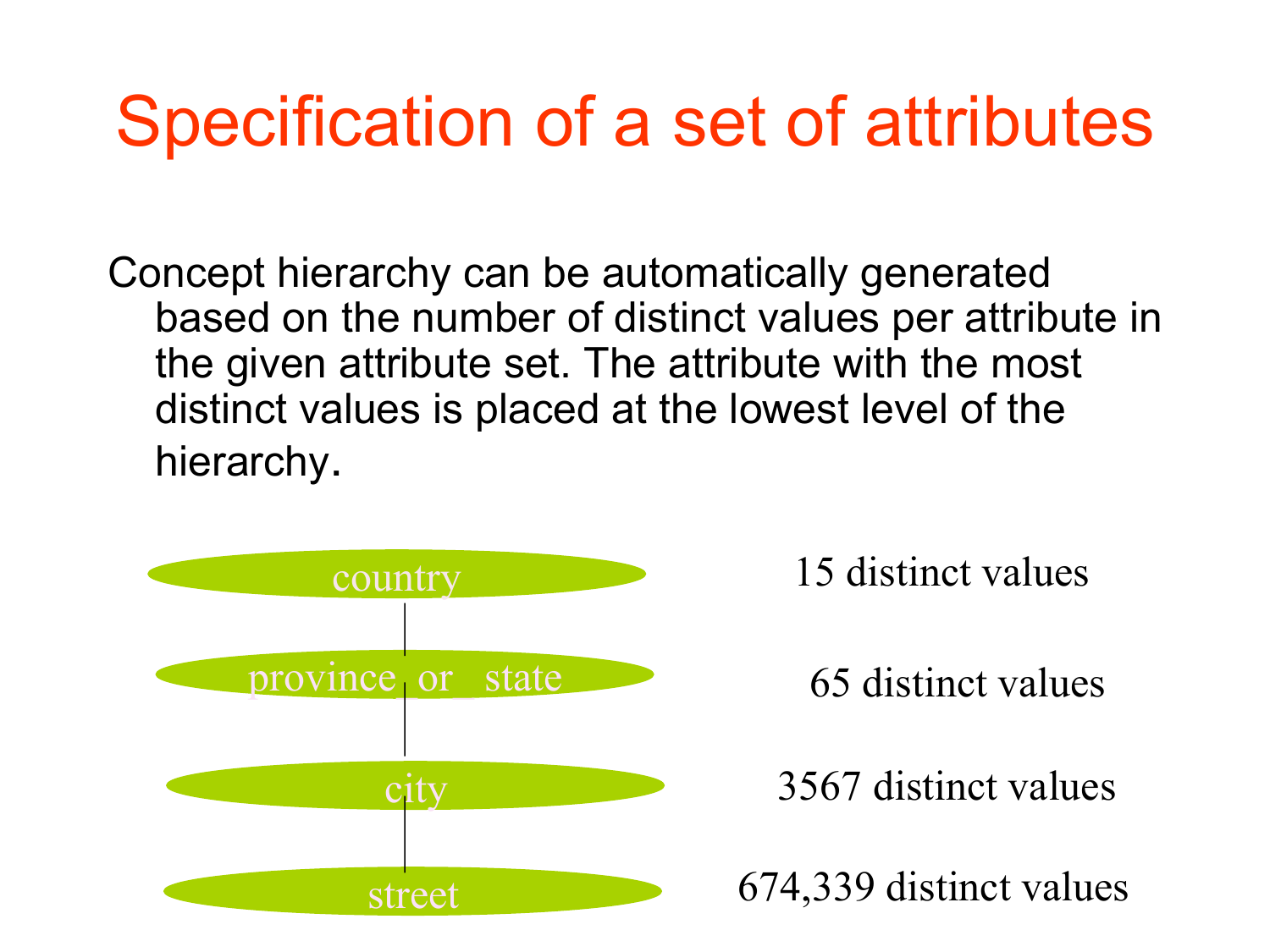Summary

- **Data preparation** and **preprocessing** is a big issue for learning, data mining
- **Data preprocessing includes** 
	- Data cleaning and data integration
	- Data reduction and attributes selection
	- Discretization
- A lot a methods have been developed but still an active area of research